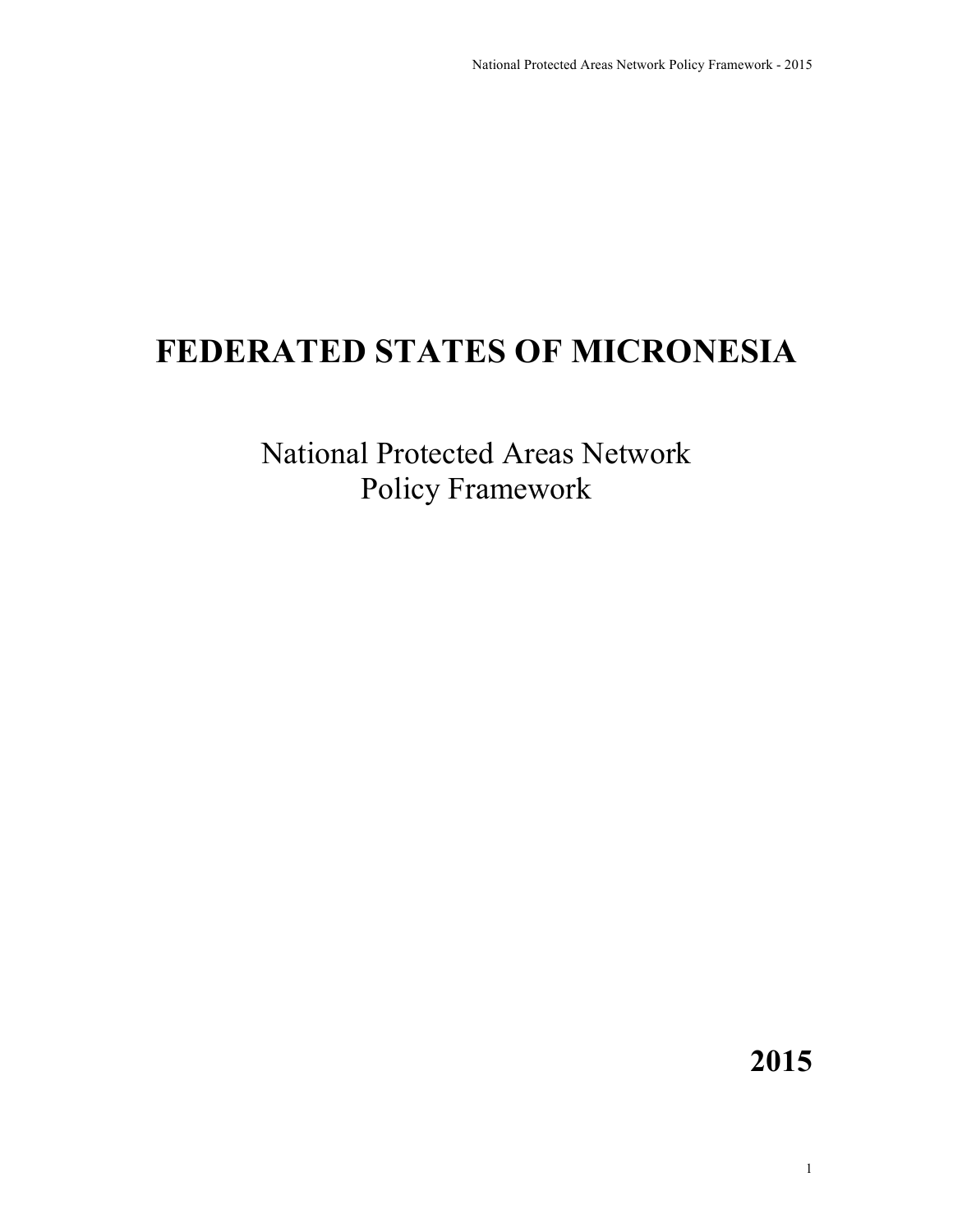| <b>SECTION 1.</b> |                                                     |  |  |
|-------------------|-----------------------------------------------------|--|--|
| SECTION 2.        |                                                     |  |  |
| 2.1               |                                                     |  |  |
| 2.2               |                                                     |  |  |
| <b>SECTION 3.</b> |                                                     |  |  |
|                   |                                                     |  |  |
| <b>SECTION 4.</b> |                                                     |  |  |
| 4.1               |                                                     |  |  |
| 4.1.a             |                                                     |  |  |
| 4.1.h             |                                                     |  |  |
| 4.2               |                                                     |  |  |
| 4.3<br>4.4        |                                                     |  |  |
| 4.4.a             |                                                     |  |  |
|                   |                                                     |  |  |
| <b>SECTION 5.</b> |                                                     |  |  |
| 5.1               |                                                     |  |  |
| 5.2               |                                                     |  |  |
| 5.3               |                                                     |  |  |
| 5.4               |                                                     |  |  |
| 5.5               |                                                     |  |  |
| 5.6               |                                                     |  |  |
| <b>SECTION 6.</b> |                                                     |  |  |
| 6.1               |                                                     |  |  |
| 6.2               |                                                     |  |  |
| 6.3               |                                                     |  |  |
| <b>SECTION 7.</b> |                                                     |  |  |
| 7.1               |                                                     |  |  |
| 7.2               |                                                     |  |  |
| 7.3               |                                                     |  |  |
| 7.5               |                                                     |  |  |
| 7.7               |                                                     |  |  |
| 7.8               |                                                     |  |  |
| 7.9               |                                                     |  |  |
| <b>SECTION 8.</b> |                                                     |  |  |
| 8.1               |                                                     |  |  |
| 8.2               |                                                     |  |  |
| 8.3               |                                                     |  |  |
| 8.4               |                                                     |  |  |
| <b>SECTION 9.</b> | INCLUSION, WITHDRAWAL, AND MEDIATION PROCEDURES  25 |  |  |
| 9.1               |                                                     |  |  |
| 9.2               |                                                     |  |  |
| 9.3               |                                                     |  |  |
| 9.4               |                                                     |  |  |
|                   |                                                     |  |  |
|                   |                                                     |  |  |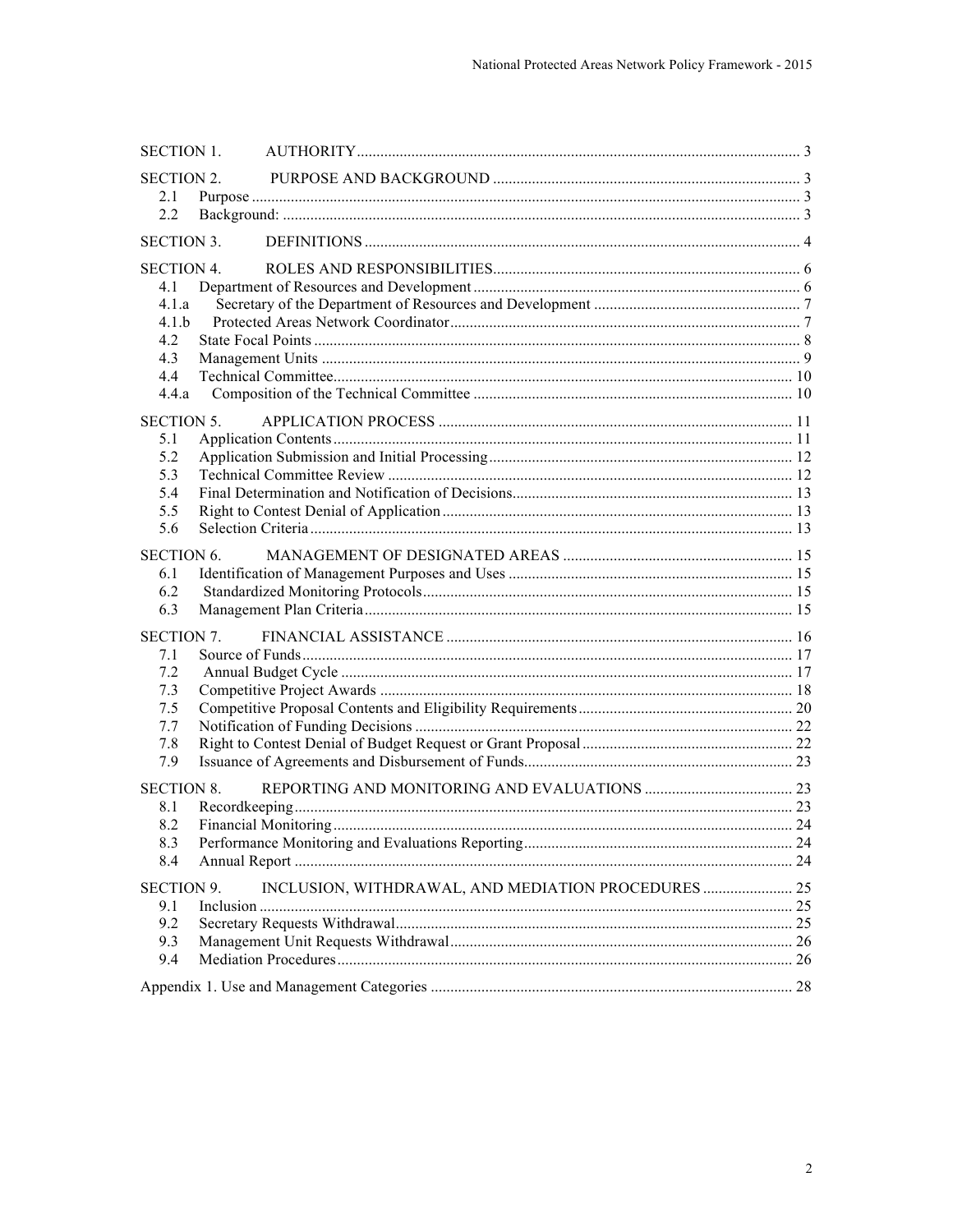# **SECTION 1. AUTHORITY**

Federated States of Micronesia (FSM) Code Title 2 states in part, that: *The respective duties, responsibilities, and functions of each department and office within the organization of the executive branch of the Government of the Federated States of Micronesia shall be established by, and in accordance with, administrative directive of the President until amended or suspended by law.*

In accordance with the above-cited FSM Code Title 2, Executive Order Number 1 establishes the roles and responsibility of the FSM Department of Resources and Development. Executive Order Number 1 states: *The Department of Resources and Development is responsible on the President's behalf for supporting and managing the development of the nation's economy and the use of its natural resources in a sustainable manner and in line with applicable provisions of the nation's Strategic Development Plan relating to economic development and resource management and conservation.*

This national Protected Areas Network Policy Framework (hereafter referred to as "Policy") is in support of the FSM's Department of Resources and Development's responsibilities as described in Executive Order Number 1 and to its commitments to the United Nations Convention on Biological Diversity and the Micronesia Challenge Initiative. In 2006 the FSM joined the Republic of the Marshall Islands, the Republic of Palau, the Commonwealth of the Northern Mariana Islands, and the United States Territory of Guam and declared the Micronesia Challenge Initiative. The Micronesia Challenge Initiative is driven by three main targets: 1) to establish a system of protected area networks in member countries; 2) to effectively conserve at least 30% of the nearshore marine and 20% of the terrestrial resources across Micronesia by 2020; and 3) to raise \$29 million for FSM's Micronesia Challenge Endowment Fund in order to sustain these efforts in perpetuity.

This Policy also reflects various other international commitments FSM has made towards the fulfillment of the Rio Conventions including the United Nations Framework Convention on Climate Change, and the United Nations Convention to Combat **Desertification** 

## **SECTION 2. PURPOSE AND BACKGROUND**

## **2.1 Purpose**

In accordance with the Department of Resources and Development's mandate, this Policy establishes a transparent, fair, and efficient system governing the designation and operation of a nationwide Protected Areas Network.

#### **2.2 Background:**

The islands of the FSM are home to some of the most biologically diverse terrestrial and marine areas in the world. The islands possess unique natural resources including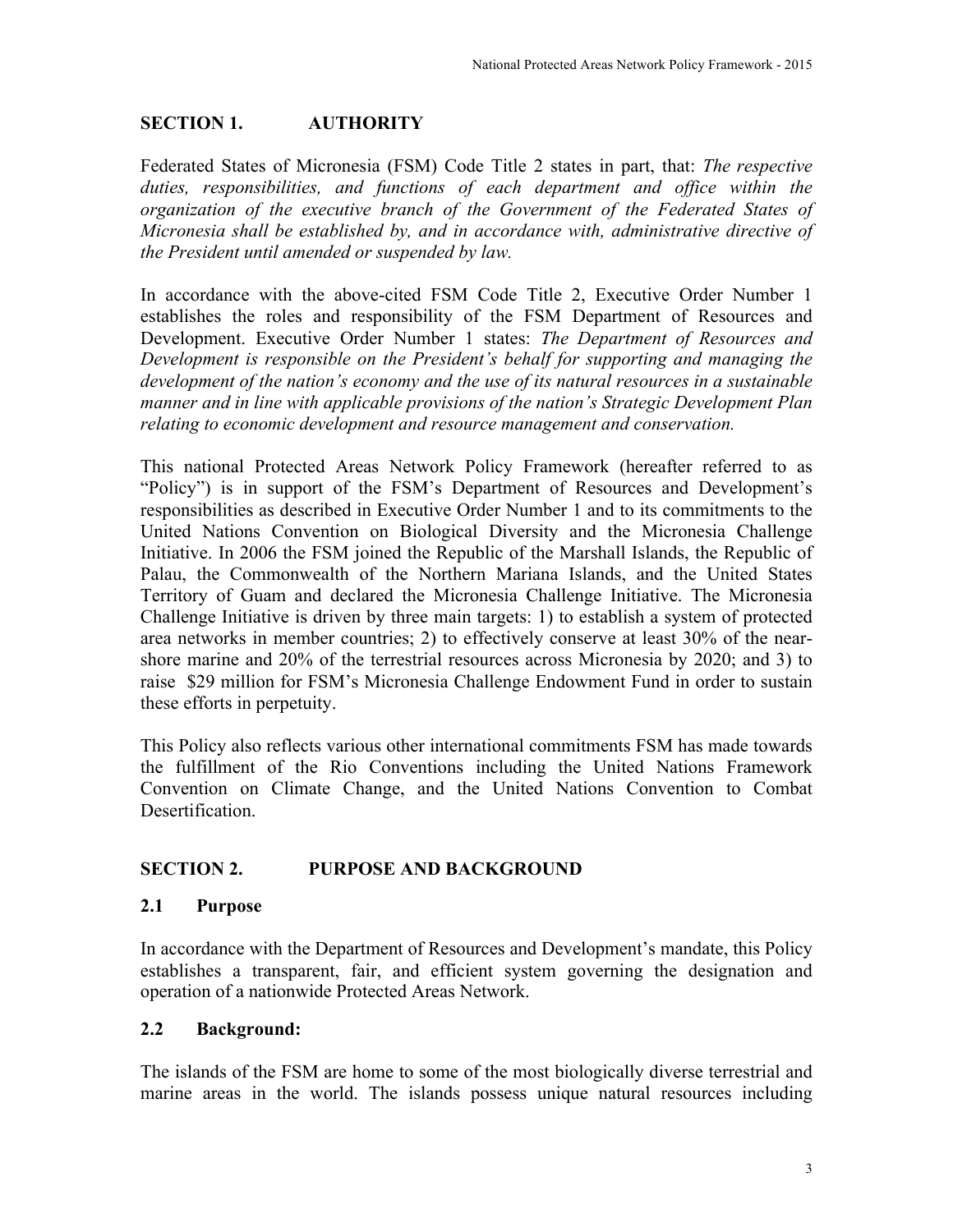geological features and distinctive plants, animals, and other organisms, many of which occur nowhere else in the world. These resources however are highly vulnerable to loss by the growth of population, development, natural disasters and effects of climate change.

FSM's unique plants and animals exist in the context of a full range of ecosystems and communities found across the islands in the FSM, and thus, these ecosystems themselves must be protected. As the governors of all living and non-living resources from land to twelve nautical miles seaward from the traditional baseline, state governments bear the principal responsibility for the management, protection, and development of all resources within their respective boundaries. States, therefore, must be encouraged and supported by the national government in their efforts to protect biodiversity in the FSM through the creation of protected areas. This process must also involve non-governmental organizations (NGOs), municipalities, traditional leaders, communities and individual resource owners in order to be successful.

State, municipal and/or community designated terrestrial, freshwater, and marine areas that support unique communities of natural plants, animals, and other types of organisms, areas of high biodiversity, significant geological sites, as well as other important habitats suitable for preservation must be encouraged, recognized, and supported by the national government. A nationwide Protected Areas Network will allow the national government to assist states and communities in the protection of significant areas of biodiversity, key habitats, and other valuable resources that are important to the future stability and health of the FSM. It will also assist the national government, states and other partners to leverage and secure technical and funding partnerships from regional and international entities.

# **SECTION 3. DEFINITIONS**

In this Policy, the following definitions apply:

- "Annual Budget Cycle" refers to the process of 1) establishing the amount of funds available for disbursement from the FSM's Micronesia Challenge Endowment Fund, and other sources as applicable, 2) submission of workplans and funding requests for the year by the Management Units of Protected Areas Network member sites, and 3) the determination by the Technical Committee of the levels of funding to provide each Management Unit
- "Applicant" means the state government, non-governmental organizations (NGOs), municipality, community, or combination thereof, that submits and Application for an area to be included in the Protected Areas Network or a Funding Request. "Applicant" also refers to an entity that submits a proposal in response to a competitive solicitation
- "Application" means the Protected Areas Network application form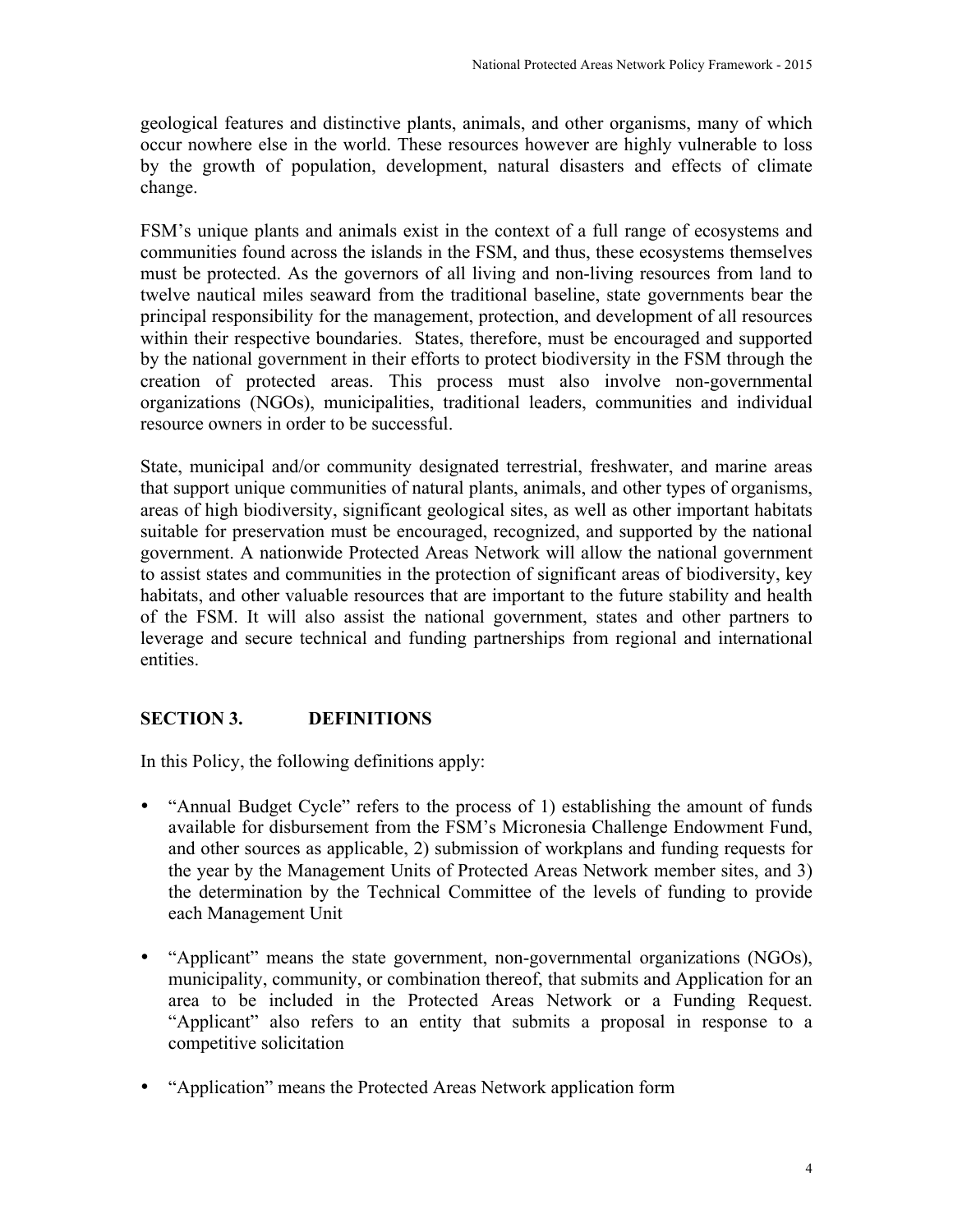- "Technical Review Committee" means the standing body that advises the Secretary of the Department of Resources and Development about whether or not to accept Applications to the Protected Areas Network and in approving all funding decisions
- "National PAN Coordinator" means the person appointed by the Secretary of the Department of Resources and Development who is responsible for coordinating the implementation of the Protected Areas Network
- "Ecosystem" means a dynamic complex of plant, animal, and micro-organism communities and their non-living environment interacting as a functional unit
- "Fiscal Sponsor" a non-profit organization which offers its legal and tax status to groups engaged in activities that support the non-profit's goals, in this context Fiscal Sponsors can partner with Management Units to strengthen Funding Requests
- "Funding Request" means 1) the submission of a request for funding by a Management Unit as part of the Annual Budget Cycle, or 2) an application for a grant submitted as part of the competitive solicitation process
- "Management Plan" means a course of action formulated and formally adopted for the supervision and guidance of a specific site deemed a protected area by the community, municipality, and/or state government in which it is located
- "Management Unit" means the group of people responsible for implementing the Management Plan of a particular protected area. Management Units, depending on the resource tenure of the site, may include state government representatives, NGOs, community members, municipal officials, and/or private resource owners
- "Micronesia Conservation Trust" is a Non-Profit Corporation registered in the FSM that is tasked with administering the FSM's Micronesia Challenge Endowment Fund
- "Order" means the written notification from the Secretary of the Department of Resources and Development as to whether or not an Application to join the Protected Areas Network has been accepted or denied and as to whether or not a Funding Request has been granted in full, in part, or denied
- "Protected" means maintained, intact, preserved, conserved, or otherwise managed in a sustainable manner
- "Protected area" means an area designated by a state in accordance with its procedures and/or legislation to be protected
- "Protected Areas Network" means the aggregate of protected areas, reserves, and refuges that have been designated by the Department of Resources and Development as part of the national Protected Areas Network in accordance with this Policy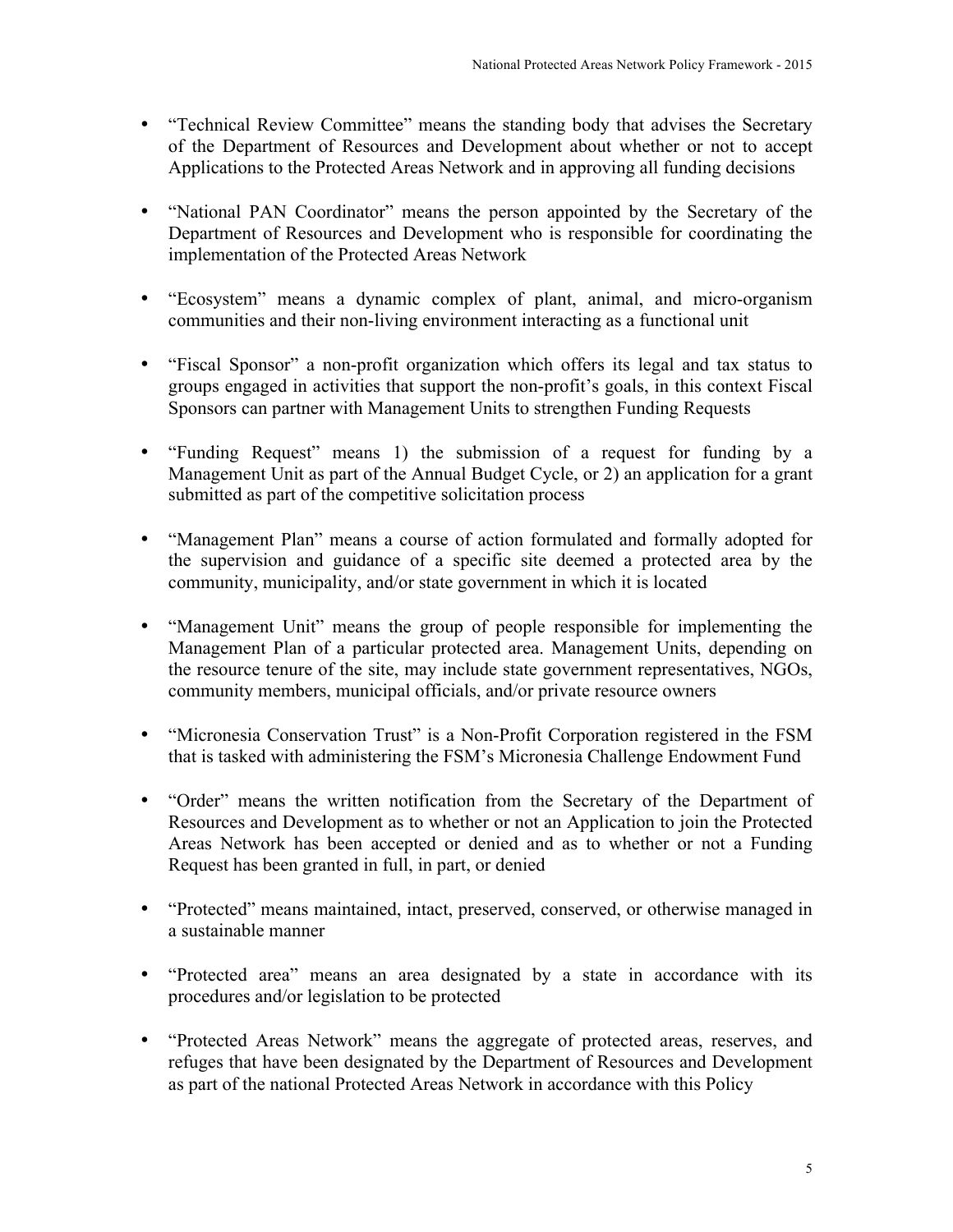• "State Focal Point" coordinates the implementation of Protected Areas Network sites within that state. The State Focal Point is also the primary point of contact at the state level with Protected Areas Network sites and with the National PAN Coordinator

## **SECTION 4. ROLES AND RESPONSIBILITIES**

The Protected Areas Network is to be administered by the Department of Resources and Development in conjunction with State Focal Points, the Micronesia Conservation Trust (MCT) and the Technical Committee as described below.

#### **4.1 Department of Resources and Development**

The Department of Resources and Development administers the Protected Areas Network at the national level by:

- Providing access to technical assistance to new sites seeking to join the Protected Areas Network
- Providing access to technical assistance to improve the management capacity of Management Units already operating Protected Areas Network member sites
- Facilitating access to finance and programs for Protected Areas Network Management Units, for which the individual states and other actors are not ordinarily eligible
- Securing financial resources from donor organizations to support Protected Areas Network member sites

Specifically, the Department of Resources and Development is responsible for the following:

- Implementing the Protected Areas Network in accordance with this Policy
- Establishing, and amending as necessary, transparent and consistent standards and criteria for the selection of a site to be included in the Protected Areas Network, and determine reasonable conditions for the ongoing inclusion of a site in the Protected Areas Network
- Providing access to technical assistance to State Focal Points and/or Management Units including, but not limited to:
	- o Assistance in surveying,
	- o Developing site preservation plans,
	- o Identifying and establishing sustainable use practices,
	- o Conducting scientific investigations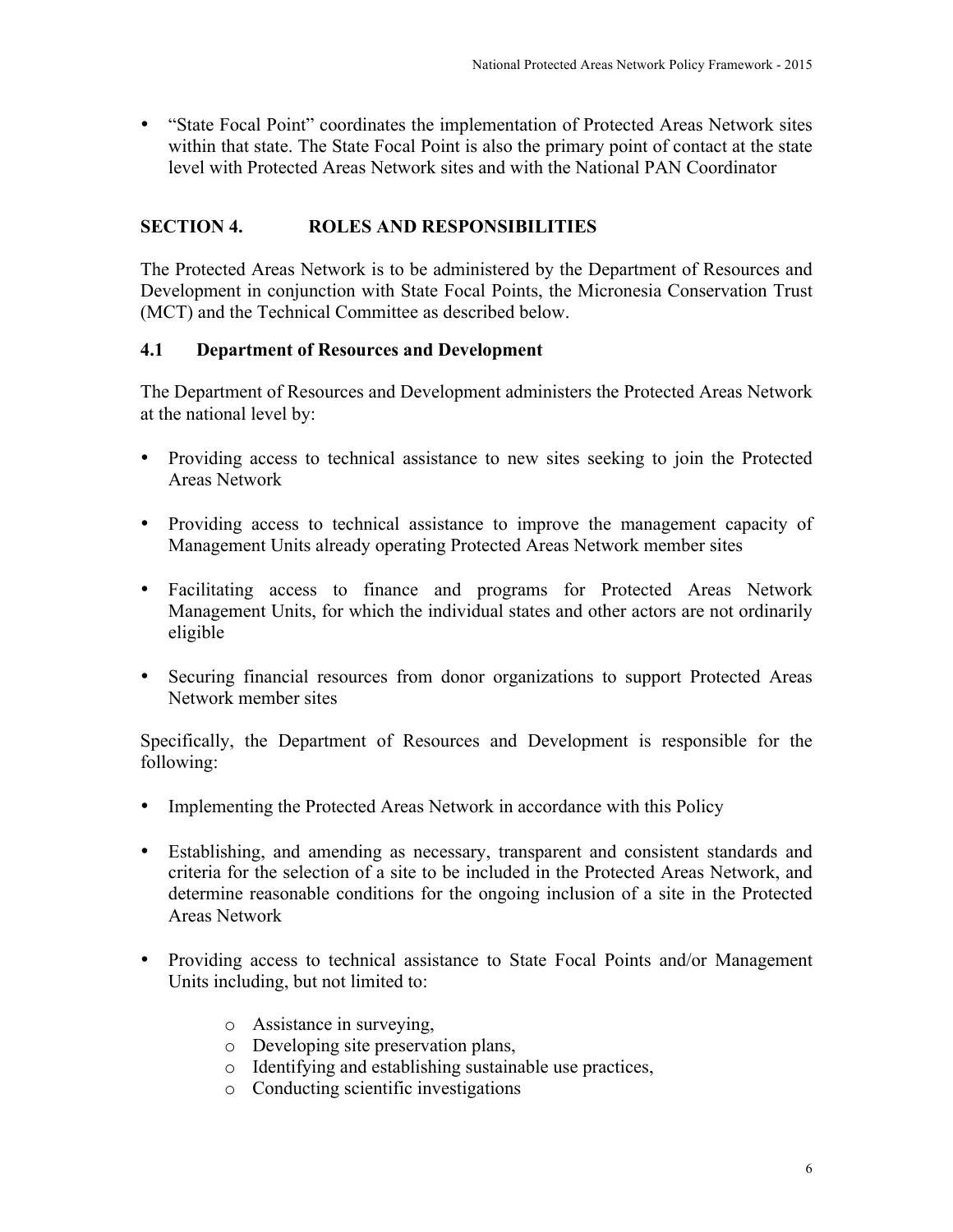- o Educating the public about preservation and protected areas
- o Assistance in monitoring and evaluation of protected areas
- Collecting and maintaining information from records, monitoring, and reporting requirements as necessary and appropriate to carry out the purposes of this Policy
- Developing and championing mechanisms for sustainable financing of protected areas in the Protected Areas Network, including but not limited to, the FSM's Micronesia Challenge Endowment Fund
- Establishing a Country Program Strategy and mechanism for the disbursement and management of the FSM's Micronesia Challenge Endowment funds
- Collaborating with other FSM government departments, and/or the Micronesia Conservation Trust, to accept and disburse appropriations, loans, and grants from the FSM Government, foreign governments, the United Nations, or any agency thereof and other sources, public and private, which appropriations, loans, and grants shall not be expended for other than the purposes supporting the Protected Areas Network and this Policy

## **4.1.a Secretary of the Department of Resources and Development**

The Secretary of the Department of Resources and Development is the head official in the Protected Areas Network and his/her authority will be such. Specifically the Secretary will:

- Approve the nomination of representatives to the Technical Committee
- Grant or deny Applications to join the Protected Areas Network based on the evaluation and recommendations made by the Technical Committee
- Issue Orders regarding Funding Requests based on the decisions made by the Technical Committee
- Appoint and oversee the work of the National PAN Coordinator
- Providing PAN annual reports to the FSM Government and the States' Leadership and to other key stakeholders, including donors and technical agencies such as the UN CBD Secretariat

## **4.1.b National Protected Areas Network Coordinator**

The National PAN Coordinator is the primary point of contact with the State Focal Points, any other national or state government agencies, the Micronesia Conservation Trust, and other local, regional or international conservation organizations involved in the implementation of the Protected Areas Network. During the selection process and in the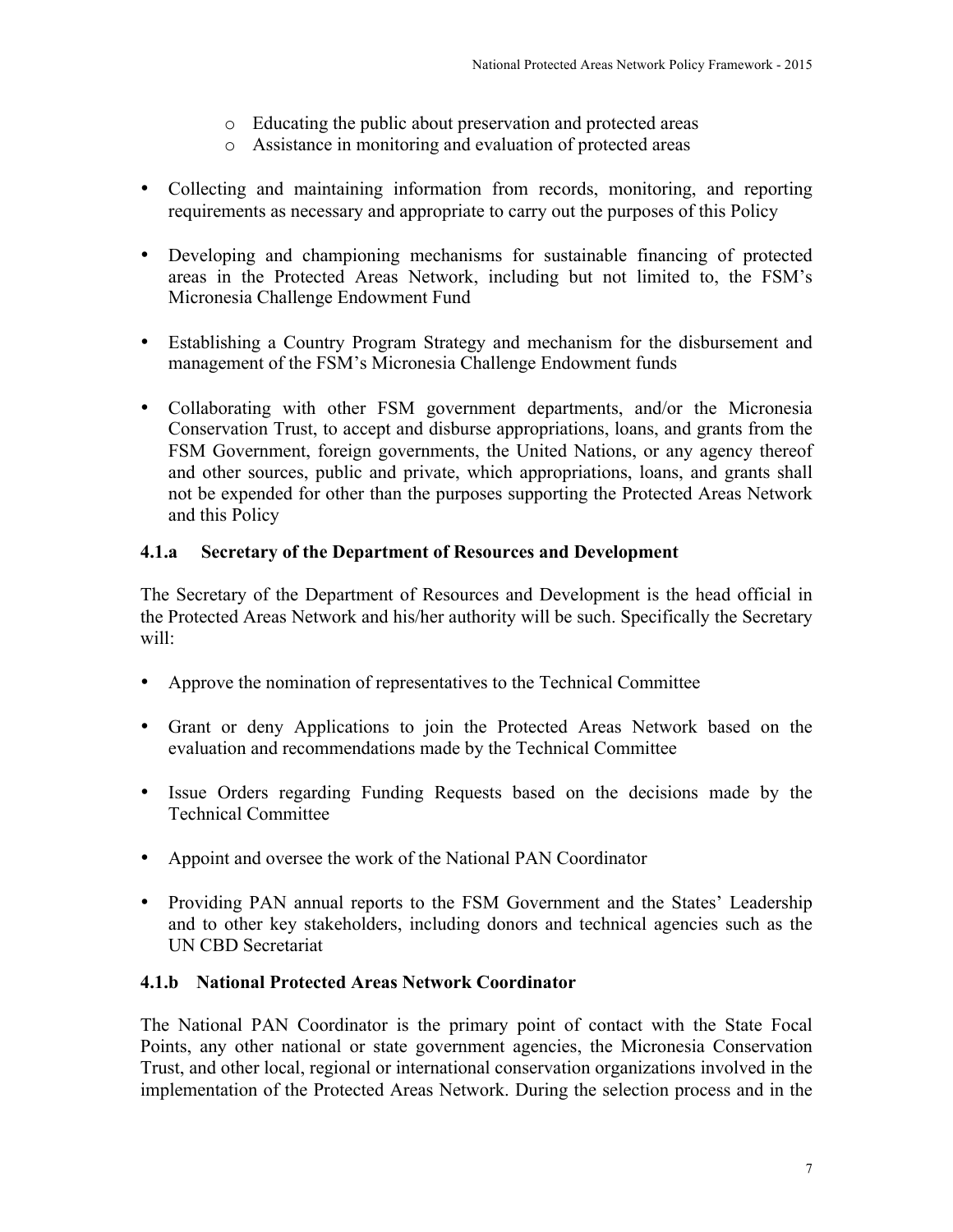absence of a Coordinator, the Secretary may select an interim Coordinator. The Coordinator is to:

- Manage the process of collecting and reviewing Applications by working closely with State Focal Points, the Technical Committee, and the Secretary
- Manage the process of collecting and reviewing Funding Requests by working closely with Management Units during the Annual Budget Cycle, MCT during any competitive solicitations cycles, the Technical Committee, and the Secretary
- Serve as Secretariat of the Technical Committee including but not limited to setting and organizing and preparing agendas for all Technical Committee meetings, taking notes and minutes, and keeping all records of Technical Committee decisions
- Collect and house all monitoring and reporting information provided by the State Focal Points, MCT, and/or other sources related to the implementation of the Protected Areas Network
- Assist in formulating additional policies, any national legislation, or regulations, as necessary, to implement the Protected Areas Network
- Prepare Annual PAN reports to be provided to relevant stakeholders

## **4.2 State Focal Points**

Each state in the FSM is encouraged to participate in the Protected Areas Network by selecting a State Focal Point and providing technical support to the implementation of the Protected Areas Network. The selection criteria and process for selecting State Focal Points is to be at the discretion of State Governments. Once selected, each State Focal Point will operate in accordance with all applicable state legislation, regulations, and policies regarding protected areas set within the state.

State Focal Points will undertake the following activities to support Protected Areas Network member sites within state borders:

- Collect and review all Applications from Applicants within the respective state against the criteria in Section 5.6 of this Policy, any applicable state laws or policies, and provide feedback to Applicants
- As required, provide access to technical and capacity building assistance to Applicants to strengthen Applications
- Submit all Applications that meet the criteria of this Policy to the Coordinator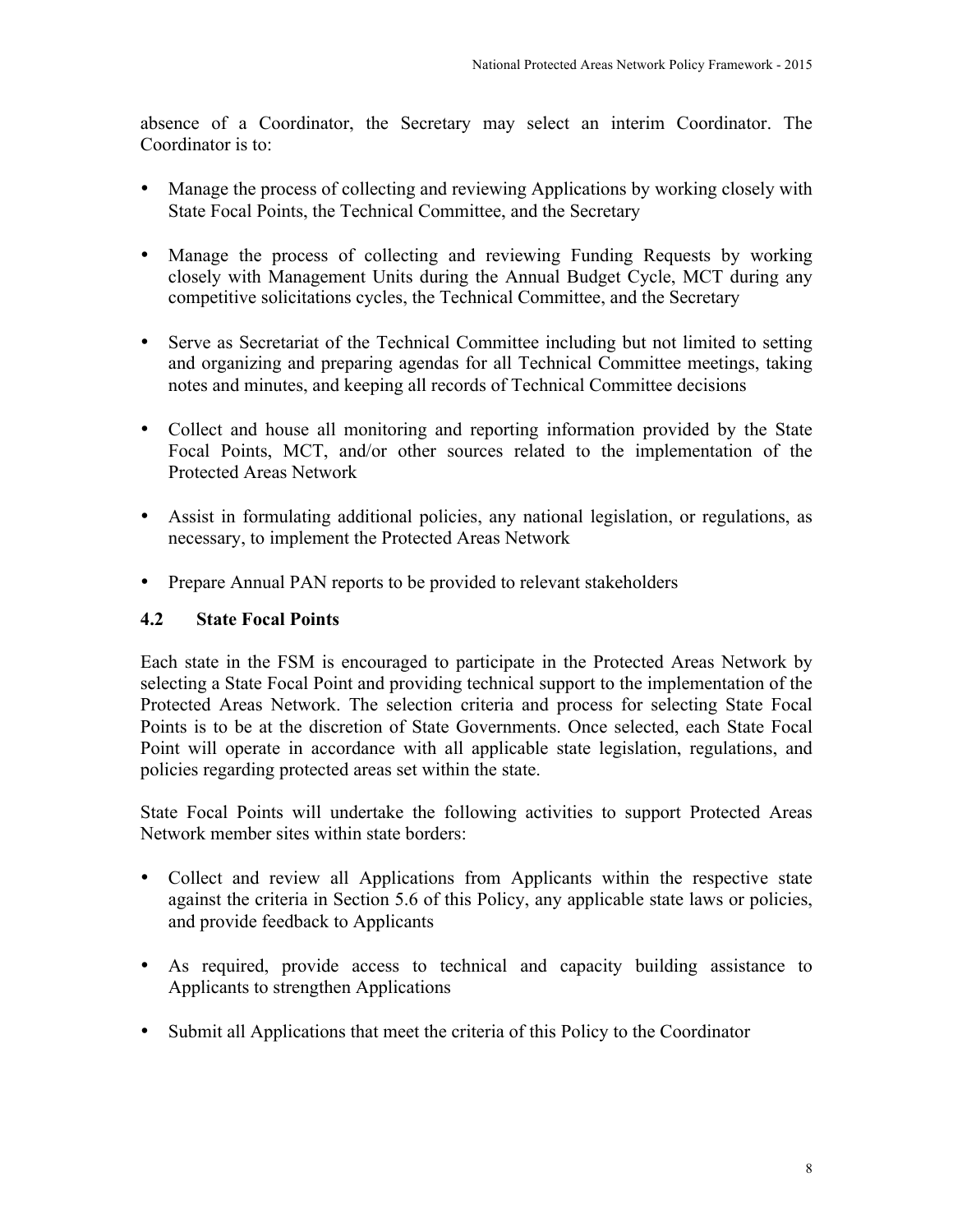- Provide access to technical assistance as requested by Management Units within the state to develop and/or revise as necessary Management Plans for sites designated as part of the Protected Areas Network
- Review Management Plans to ensure consistency with this Policy regarding the content and criteria for Management Plans in Section 6.3
- Provide access to additional technical assistance to Management Units, including but not limited to:
	- o Support for improving management effectiveness
	- o Support for monitoring and research activities
	- o Support for enforcement
- Collect and compile reports and information about Protected Areas Network member sites in the state and provide it to the National PAN Coordinator
- Provide updates on PAN implementation to the States' Leadership
- Work with State leadership to develop state policies and laws in support of the PAN, including provision of state funds to PAN sites and activities

#### **4.3 Management Units**

As there are a variety of resource tenure systems in the FSM, this Policy acknowledges and supports the Application of all sites, regardless of ownership status, to join the Protected Areas Network. Therefore the configuration of each Management Unit, the group of people responsible for implementing the Management Plan of a particular protected area, is site specific and may or may not necessarily include state or municipal government representatives. Management Units will undertake the following activities:

- Submit Applications to the State Focal Point for review and work with State Focal Points to revise Applications as necessary
- Develop Management Plans and submit them for review and approval to the State Focal Point, resubmit Management Plans when they are updated or modified
- Conduct day-to-day site operations, including but not limited to management, monitoring, and enforcement
- Submit Funding Requests to the Coordinator during the Annual Budget Cycle open to Protected Area Network member sites
- Collect data and information at the site-level and provide it to the State Focal Point as appropriate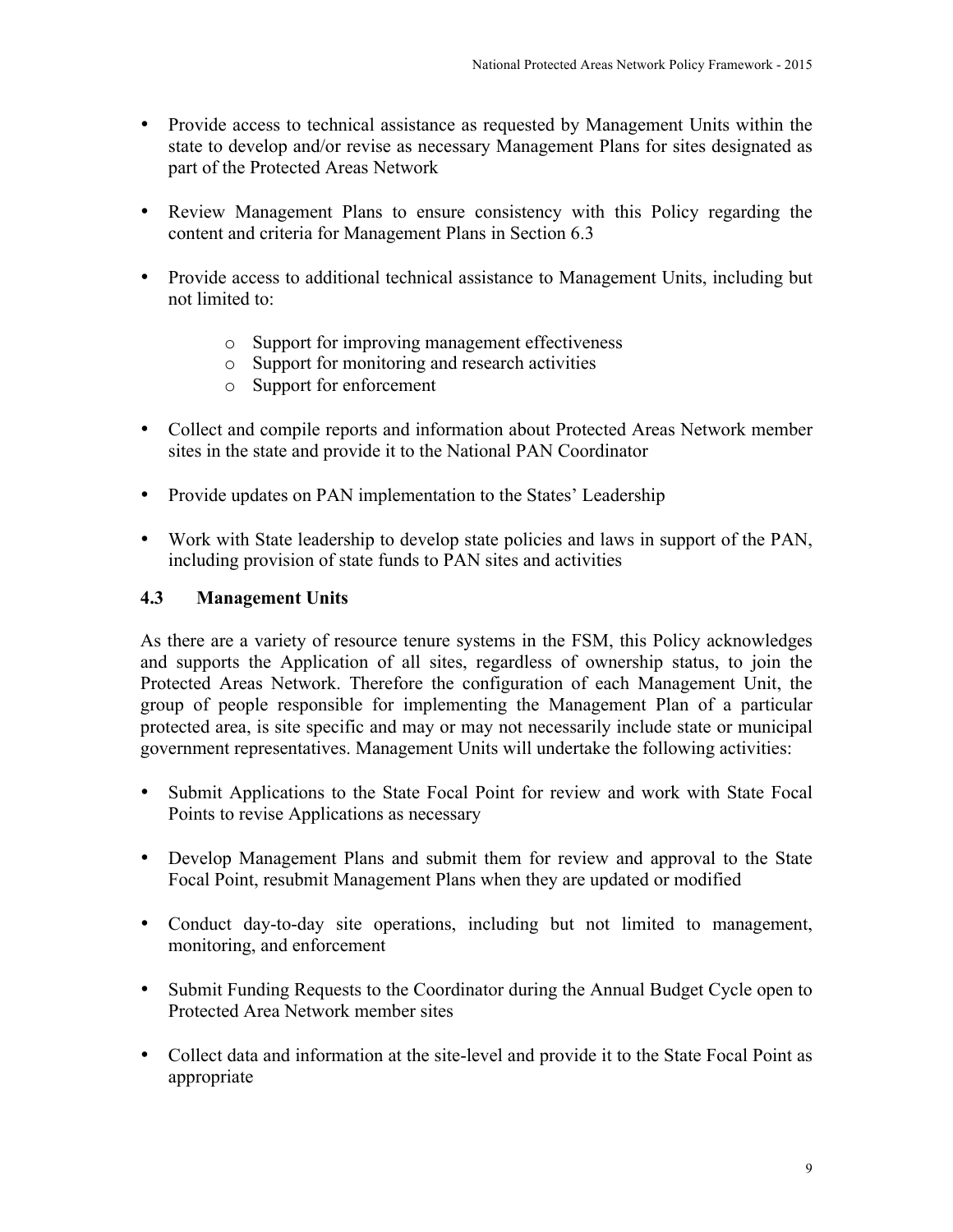- Manage grants, including setting up financial systems to account for the grants
- Submit all administrative, technical, and financial reports as may be required by this **Policy**

## **4.4 Technical Committee**

Technical Committee members are nominated by the State Governments and confirmed by the Secretary and are to serve three-year terms, which can be renewed. The rules governing the operation of the Technical Committee are to be drafted by the National PAN Coordinator, reviewed by the appropriate Executive branch agency, and approved by the Secretary. The duties of the Technical Committee are as follows:

- Evaluate completed Applications using the criteria outlined in Section 5.6 and submit written recommendations, including justifications, to the National PAN Coordinator in a timely manner as directed by the Coordinator, no later than one month after receipt of the Applications
- Participate in teleconferences, email groups, and/or meetings with the Secretary and/or National PAN Coordinator to discuss Applications, as required
- Evaluate all Funding Requests, including those submitted as part of the Annual Budget Cycle as well as any submitted in response to any competitive solicitations, using the process outlined in Section 7 and the FSM Country Program Strategy.
- Submit written decisions, including justifications, regarding all Funding Requests to the National PAN Coordinator in a timely manner as directed by the Coordinator
- Participate in teleconferences, email groups, and/or meetings with the Secretary and/or National PAN Coordinator to discuss Funding Requests, as required

#### **4.4.a Composition of the Technical Committee**

The Technical Committee is to consist of at least nine (9) qualified representatives, including:

- At least one official from the FSM National Government
- Each State Focal Point
- At least one representative from the College of Micronesia FSM
- At least one representative from a regional scientific organization
- At least one representative from an international conservation NGO and/or international donor organization
- One representative from MCT that will participate as a non-voting member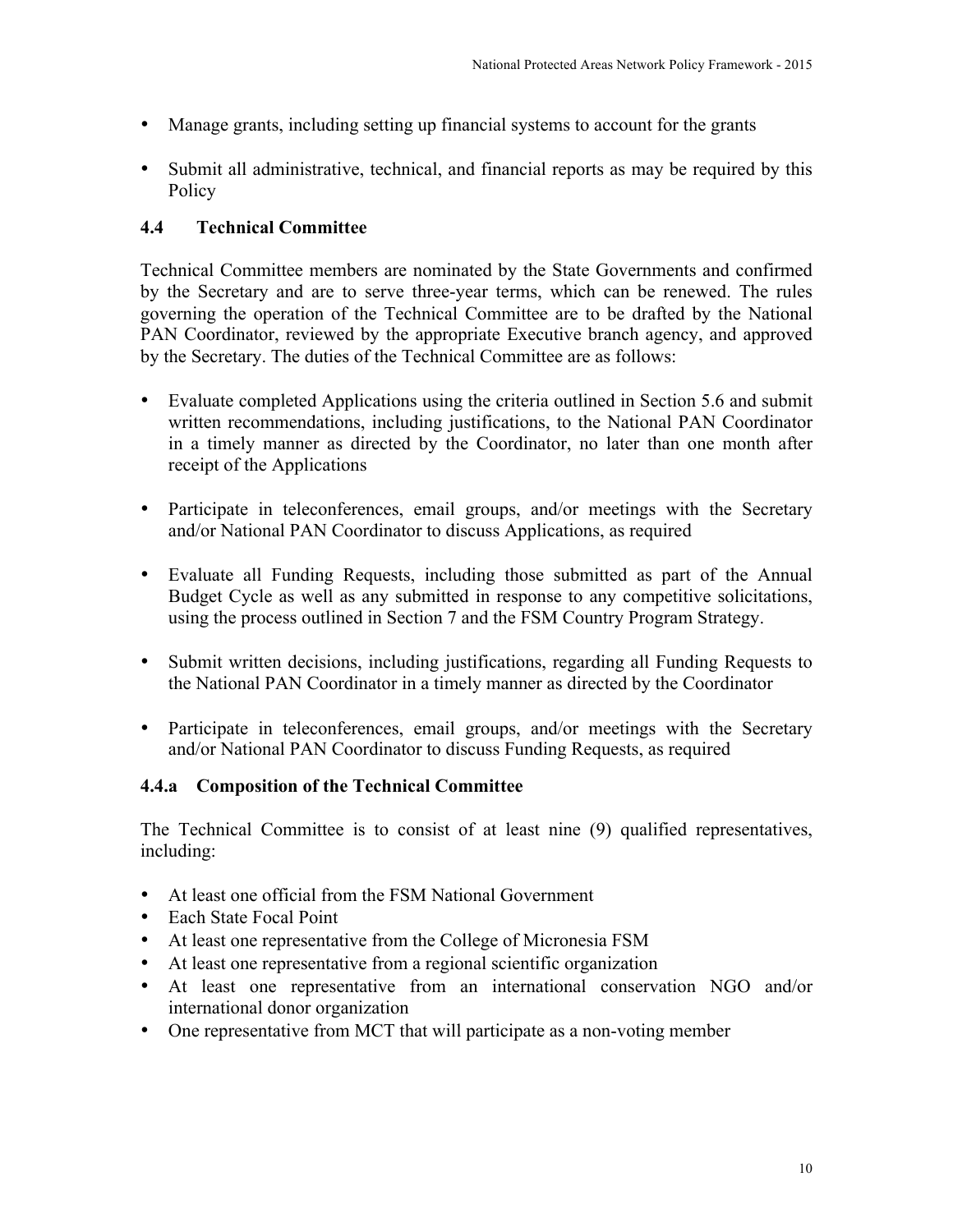# **SECTION 5. APPLICATION PROCESS**

Notwithstanding this Section, sites legally recognized by a State Government as a refuge, protected area, or preserve, and having a Management Plan as described in Section 6.3, can automatically acquire Protected Areas Network site status upon the request of the Governor of that state to the Secretary. Upon confirmation that the site has a Management Plan in accordance with this Policy, the Secretary shall notify the state seeking the automatic inclusion of a protected area that such status has been granted. In all other instances, the following procedures and criteria apply:

## **5.1 Application Contents**

An Applicant who wishes to include a site in the Protected Area Network is to complete an Application Form. The Application Form is to be made available through the Department of Resources and Development and State Focal Points. The format of the Application Form is subject to change, however at a minimum Applicants are to provide the following information:

- The Applicant(s) name, address, phone number, and email (if available), together with the name of the person who has authority to act on behalf of the Applicant with regard to the Application
- A description of the area, site name(s), cadastral lot number(s) and/or GIS location points, legal description, and location of the area, including a map, that is being nominated
- Proof in the form of a copy of the Certificate to Title or other documentation acceptable to the Department of Resources and Development, evidencing title to the land or marine area proposed for inclusion in the Protected Areas Network
- In cases in which public land is proposed, an official letter from the applicable State Government in support of the Management Unit's application
- Information about whether or not there are any outstanding land/marine use or title disputes regarding the nominated area
- The current management plan (if available) or a description of the ongoing management practices of the site
- A statement as to why the site should be included in the Protected Areas Network, including supporting documentation that the site is recognized as a protected area either by the state in which it is located, through a municipal ordinance, by community declaration, and/or traditional practices
- A description of how the Applicant has involved the local community(ies) contiguous to the site in nominating the proposed site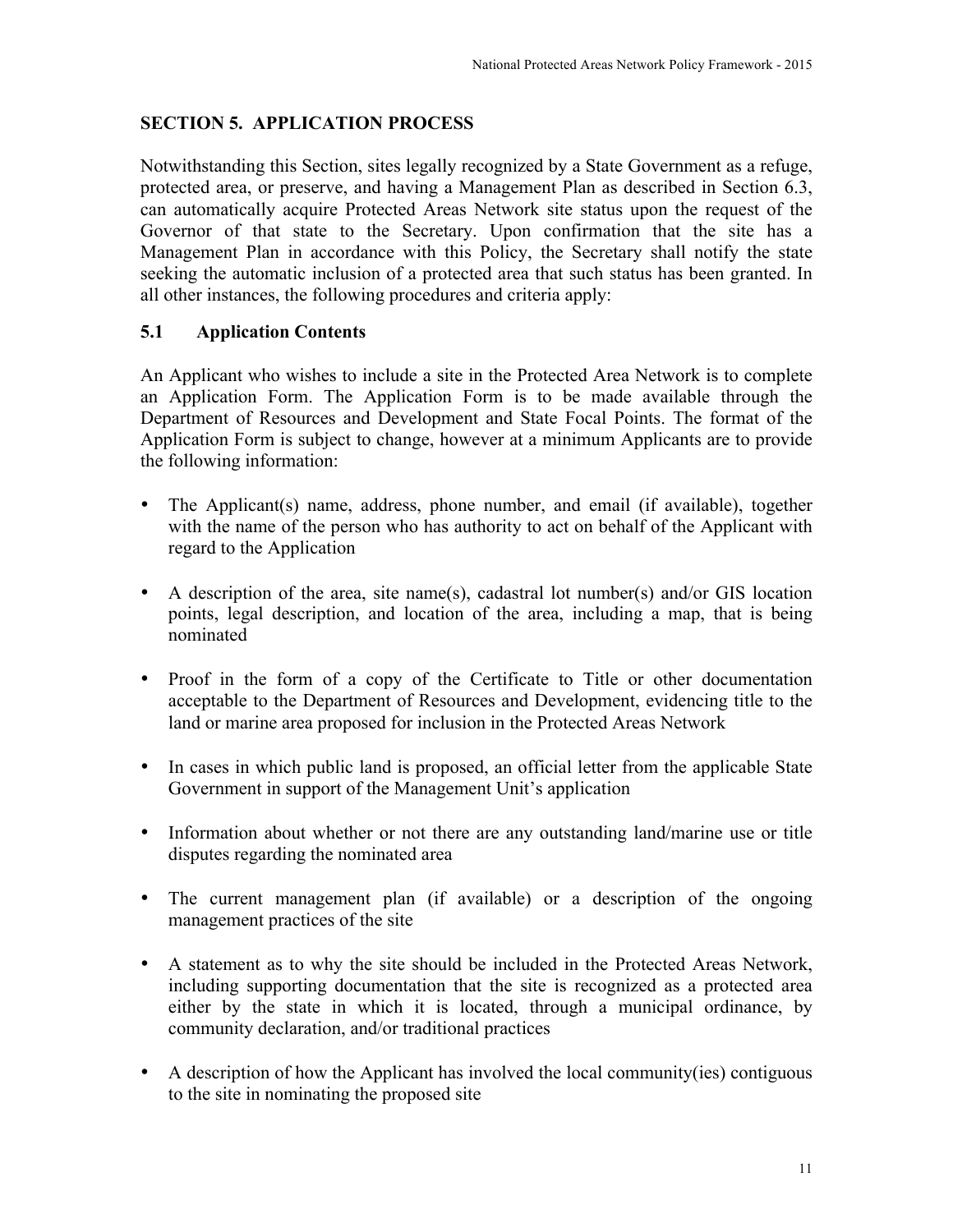- A description of any past applications to other providers of technical and/or financial assistance and a summary of such assistance received to date
- A statement attesting that the information contained therein is true and correct to the best of the knowledge of the person signing the Application

#### **5.2 Application Submission and Initial Processing**

State Focal Points are authorized to submit Applications on behalf of Applicants to the National PAN Coordinator. Applicants are to share initial drafts of Applications with the State Focal Points, who then conduct an initial review and provide feedback and assistance as appropriate. Once the State Focal Point determines each Application meets the criteria outlined in this Policy, the State Focal Point submits the Application to the National PAN Coordinator. The National PAN Coordinator is expected to do the following upon receipt of each application:

- Date stamp each Application when it is received
- Review each Application to ensure it is complete by containing at a minimum the information outlined in Section 5.1 above
- Return an incomplete Application to the State Focal Point and Applicant within thirty (30) days of its receipt along with written documentation as to the reason(s) that the Application was determined to be incomplete.

After working with the Applicant to address deficiencies identified by the Coordinator, the State Focal Point may resubmit an Application that was deemed to be incomplete. If an Application is not returned to the State Focal Point within thirty (30) days of its receipt, it shall be considered as complete and will be submitted by the Coordinator to the Technical Committee for review.

#### **5.3 Technical Committee Review**

The National PAN Coordinator collects Applications on a rolling basis and after confirming that the Application is complete distributes the Applications to the Technical Committee in either electronic or hardcopy format.

Technical Committee members are to first individually evaluate Applications in accordance with the criteria outlined in Section 5.6 below and provide in writing a recommendation to either grant each application or deny it, along with a written justification for their recommendation to the Coordinator. Technical Committee members must submit this recommendation within a month of receiving the Application.

Once the Technical Committee members have individually reviewed the Application, the Coordinator will convene a meeting of the Technical Committee via telecommunications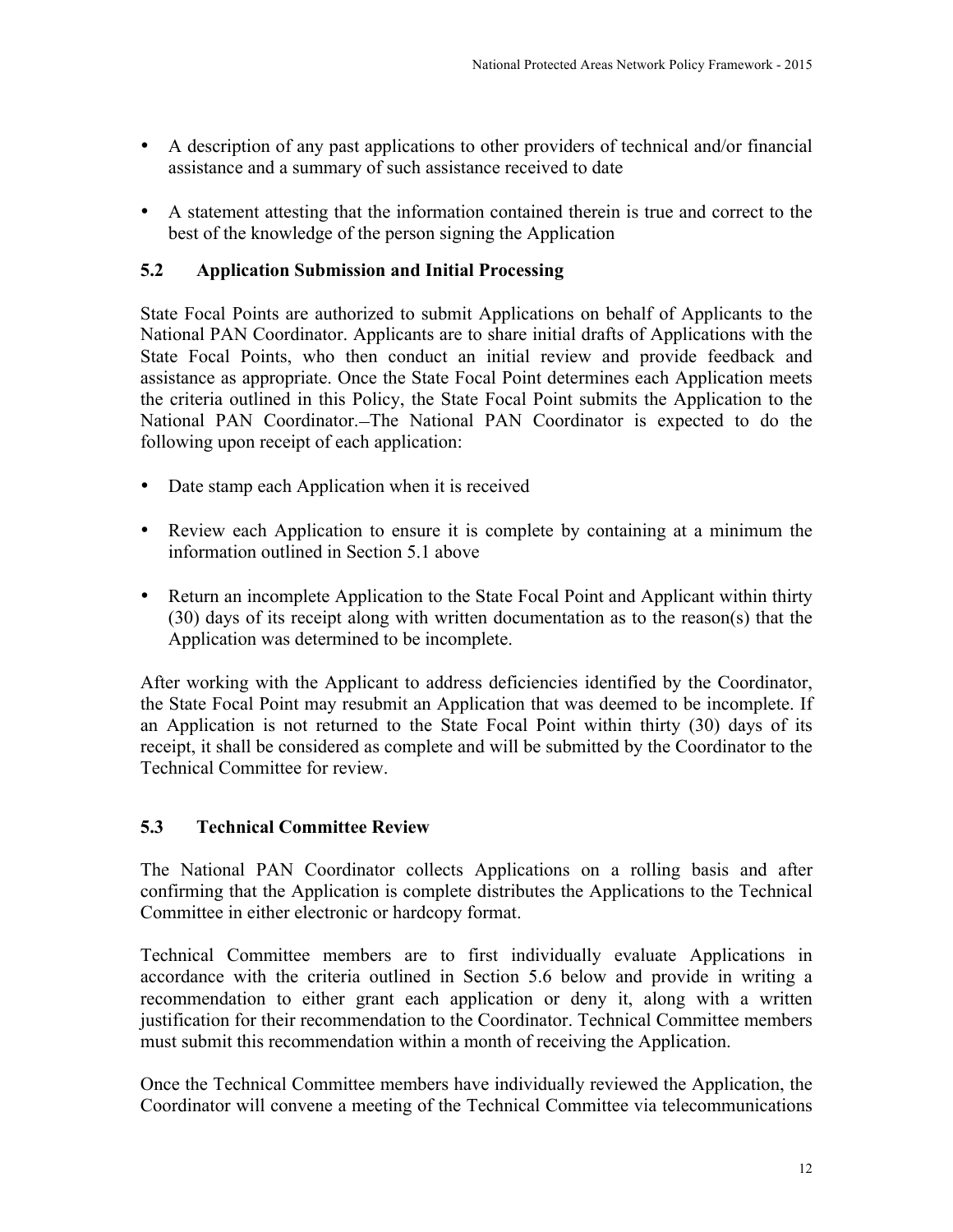methods such as video conferencing, email, or in-person. During this committee meeting the Coordinator will share the compiled recommendations for each Application for discussion and to reach a consensus as to whether to recommend approving or denying each Application. The Coordinator compiles these final recommendations and submits them to the Secretary of the Department of Resources and Development.

# **5.4 Final Determination and Notification of Decisions**

The Secretary is authorized to make the final determination as to whether or not to accept each Application. The Secretary is to make each decision to grant or deny an Application based on the criteria in Section 5.6 below and taking into consideration the recommendations of the Technical Committee. The Secretary will make all reasonable efforts to issue Orders granting or denying Applications within 15 days after receiving the Technical Committee recommendations from the National PAN Coordinator.

Once the Secretary makes a determination the Department of Resources and Development will issue an Order as to whether or not an Application has been granted or denied. Each Order is to include findings of facts that support the reason(s) for granting or denying the Application. The Order shall be delivered either in person, by mail, or via email to the Applicant with a copy to the relevant State Focal Point. Acknowledgment of receipt by the Applicant of each Order is to be obtained.

# **5.5 Right to Contest Denial of Application**

If an Applicant seeks to contest an Order of denial, the Applicant must submit written notice to the Secretary, with a copy to the State Focal Point, within 30 days of receipt of the Order. The notice shall set forth the grounds upon which the Order is contested and specify which finding of facts, if any, the Applicant disputes. The Secretary shall have 30 days to reconsider the Application and give a new written Order to the Applicant and the relevant State Focal Point. Applicants are also authorized to restart the Application process by submitting a revised Application to the State Focal Point.

Any dispute arising from an Application to, participation in, or withdrawal from, the Protected Areas Network shall be handled according to Section 9 below.

# **5.6 Selection Criteria**

Each Application shall be evaluated based on the following criteria:

- **Key sites:** Does the proposed site contain rare or unusual features, areas of special cultural significance, areas of high biodiversity or endemism, and/or areas with significant populations of threatened species?
- **Comprehensiveness:** Does the proposed site contribute to the Protected Areas Network in representing the full range of biogeographic and socio-cultural diversity of the FSM? Does it align with existing state and or national policies and plans, such as Biodiversity Strategic Action Plans and/or the Micronesia Challenge?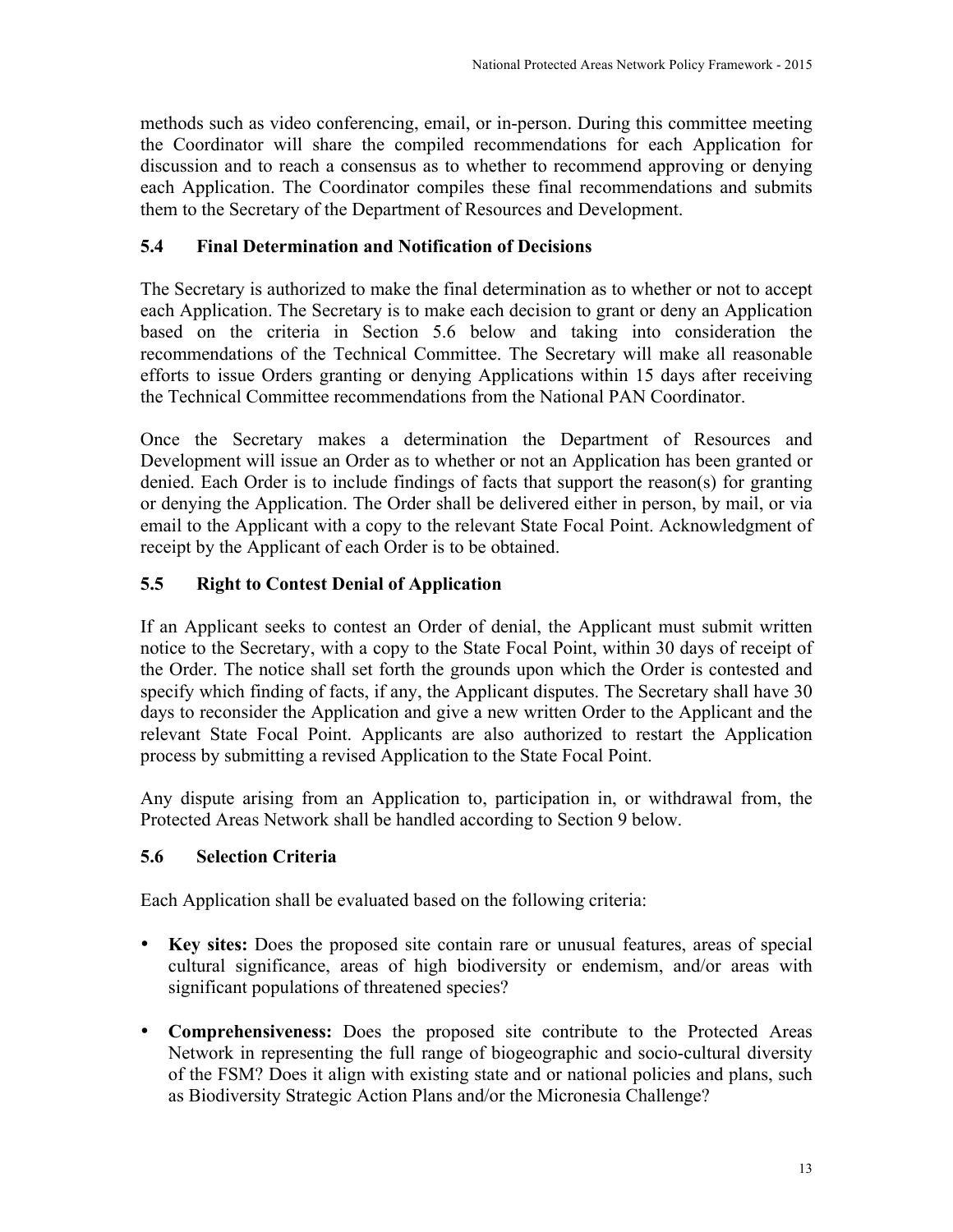- **Balance:** Does the proposed site contribute to a balanced Protected Areas Network (i.e. not under representing some targets and over representing others)?
- **Adequacy:** Is the proposed site large enough, and do the ecosystems to be protected have viability, integrity/intactness, buffering to allow them to persist?
- **Representativeness:** Is the proposed site a typical of, or a good example of, the habitat type or feature to be protected?
- **Resiliency:** Does the proposed site include resistant communities, bleaching resistant communities, functional group representation?
- **Efficiency:** What is the likelihood that the Management Unit will be able to achieve the site objectives with reasonable resource use, cost and effort?
- **Feasibility:** Is the area in an established protected area with community support? Is the potential for management capacity, funding, monitoring, enforcement, and partnership sufficient to reach site objectives?
- **Sustainability:** Is there a sustainability plan or potential sustainable financing for the site?
- **Socio-Economic Criteria,** including;
	- o Does the Management Plan or management practices reflect community input and incorporate local knowledge and traditional management and conservation practices?
	- o Does the Application recognize and respect local resource owners and customary terrestrial and marine tenure systems and protect areas of cultural importance?
	- o Would the site have negative impacts on existing livelihood strategies (are there conflicting uses of the area)?
	- o Would the costs and benefits of the site be distributed fairly within and among communities?
	- o What are the impact of current future populations trends and changing resource use on the site? What is the tourist potential to the site?
	- o Are there existing use patterns or threats that pose an unsustainable threat, such as invasive species, existing human impacts, potential development impacts, pathogens?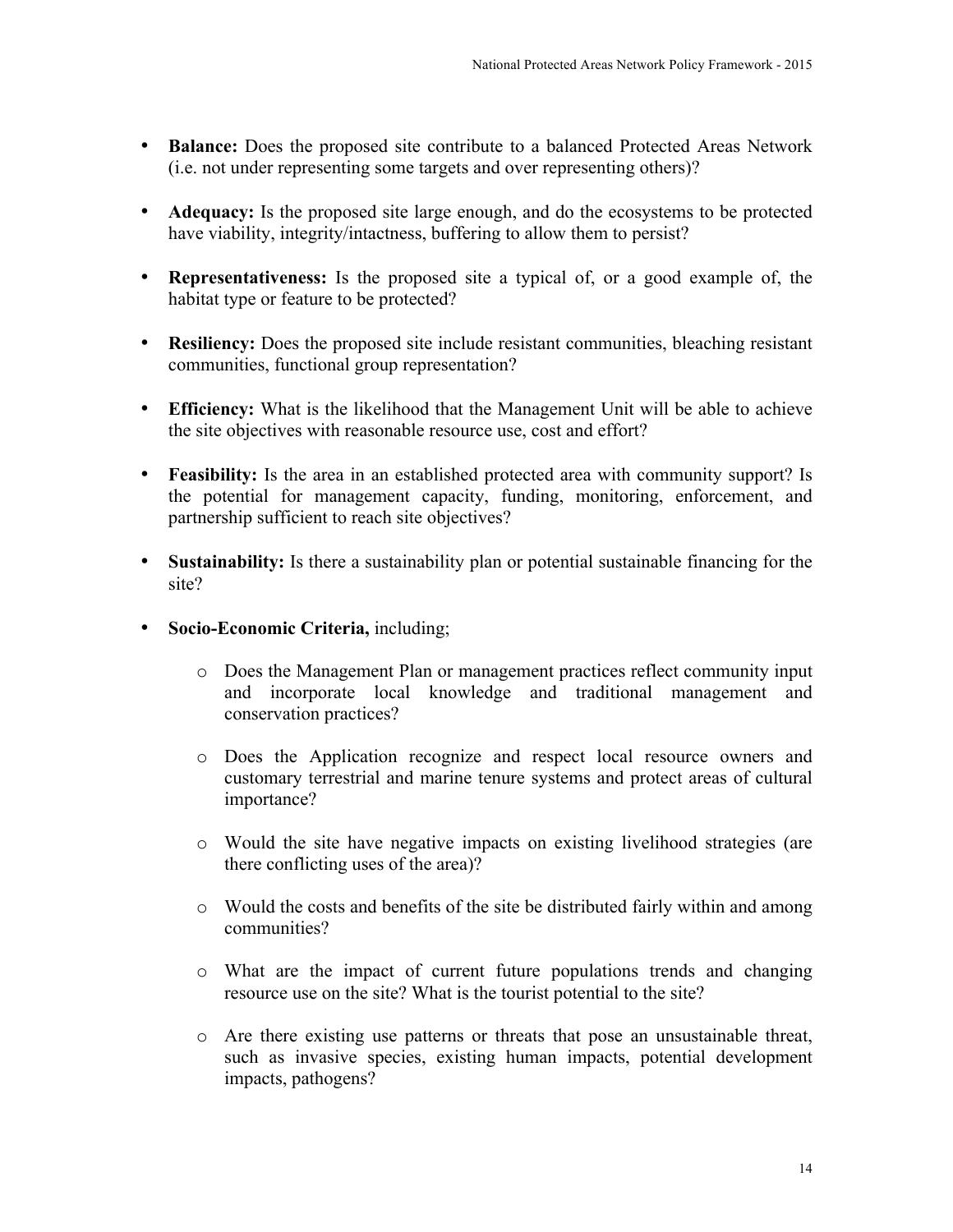- o What is the potential for new developments, new enterprise that may affect the site?
- o Would the site contribute to the maintenance of cultural heritage and community lifestyles, including food security and community livelihoods?
- o Does the Management Plan or management practices support a transparent decision-making process?

## **SECTION 6. MANAGEMENT OF DESIGNATED AREAS**

Each Management Unit shall be responsible for activity implementation, operations and management of the protected areas that are designated as part of the FSM's Protected Areas Network.

#### **6.1 Identification of Management Purposes and Uses**

Management purposes and uses categories are to be used for classifying protected areas in the FSM's Protected Areas Network. These categories have been developed to facilitate communication and information sharing within the FSM, as well as regionally and internationally. Management Units are to identify in each Management Plan which management purpose and use category is most appropriate for the site.

Appendix 1 of this Policy lists the International Union for Conservation of Nature's management categories. Protected Areas Network sites are to be established to meet objectives consistent with state, municipal, and community goals and needs. Once these objectives are established Management Units are to review the categories in Appendix 1 and select that which best applies.

## **6.2 Standardized Monitoring Protocols**

Management Units are to use, at a minimum, standard regional monitoring guidelines and protocols developed through the Micronesia Challenge. Such guidelines and protocols include, but are not limited to, marine and terrestrial biological monitoring protocols, management effectiveness monitoring protocols, and socio-economic monitoring protocols. Standard Micronesia Challenge protocols shall be available through the Department of Resources and Development, and are subject to change. Management Units may decide to expand on these standard regional monitoring guidelines and protocols beyond those developed for the Micronesia Challenge.

## **6.3 Management Plan Criteria**

Management Units are to develop or revise Management Plans for each protected area admitted into the Protected Areas Network within twelve (12) months after designation to reflect the criteria for Management Plans set in this Section. Management Units are required to submit initial and all revised Management Plans to the State Focal Point for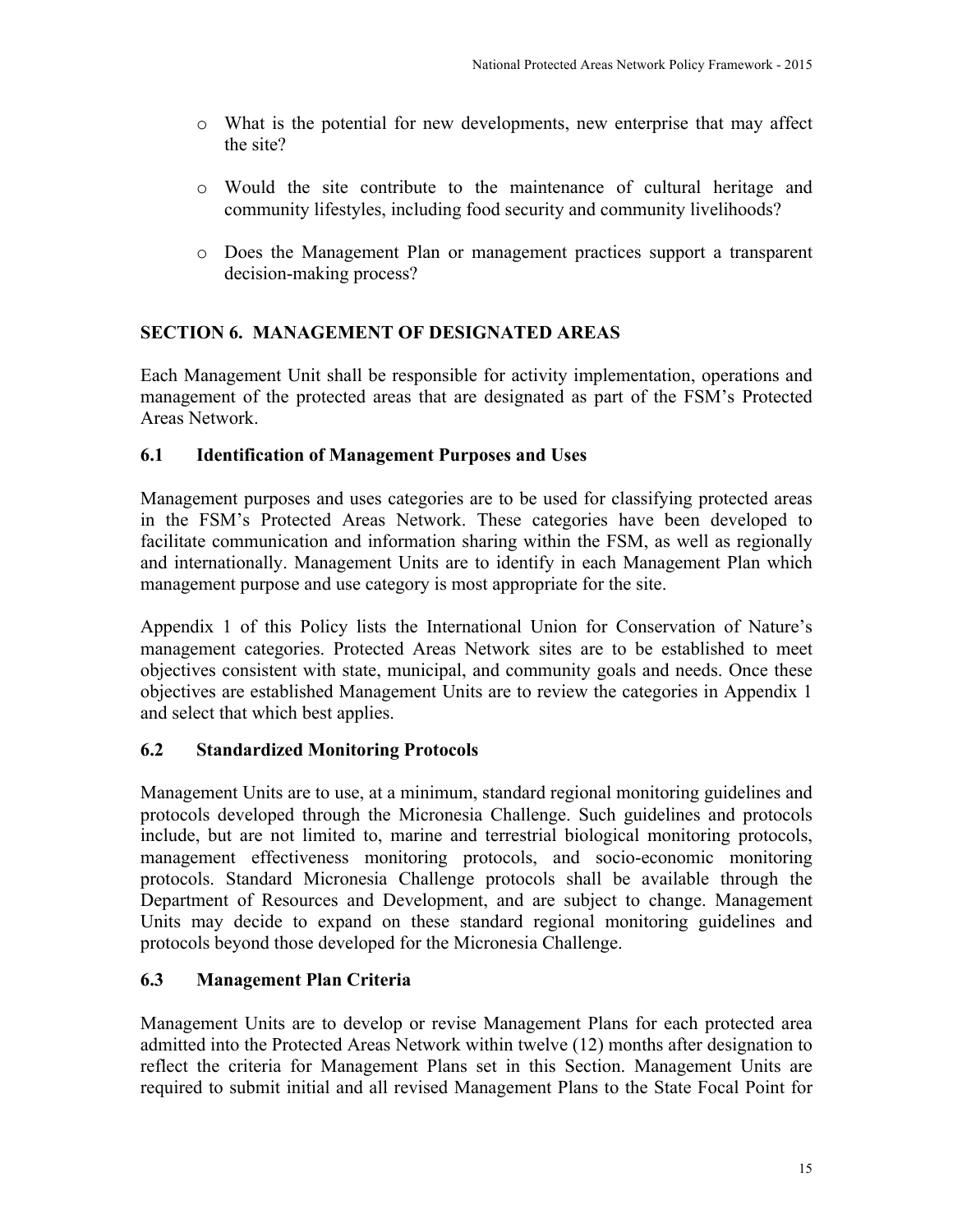review and approval to ensure it meets the criteria of this Section. At a minimum, Management Plans are to include the following information:

- General information about the designated protected area, including biological, ecological, socio-economic, cultural, and historical information
- Goals and objectives of the area
- Identification of management purposes and uses
- Composition of the Management Unit and clarification of the relationship between different stakeholders (if any) in the Management Unit
- Management policies
- Day-to-day operational procedures for site maintenance and administration
- Identification of at a minimum, the standard Micronesia Challenge monitoring protocols to be used, as well as any other additional site monitoring objectives and procedures
- Key factors to measure (targets and milestones, threats, human populations, livelihood, governance, strategies and practitioners)
- Plans to promote public awareness of, and community education about, the protected area
- Enforcement objectives and procedures
- Procedures for reviewing and updating the Management Plan
- Sustainable Finance Plan for the site, including ideas for sustainable financing mechanisms (i.e. conservation easements, payment for ecosystem services, revolving funds, etc…)

## **SECTION 7. FINANCIAL ASSISTANCE**

Membership in the Protected Areas Network provides Management Units with the opportunity to submit annual requests for funding site operations as part of the Protected Areas Network Annual Budget Cycle. In addition to the Annual Budget Cycle, the Technical Committee may also make available a competitive grant pool for projects that support the wider Protected Areas Network.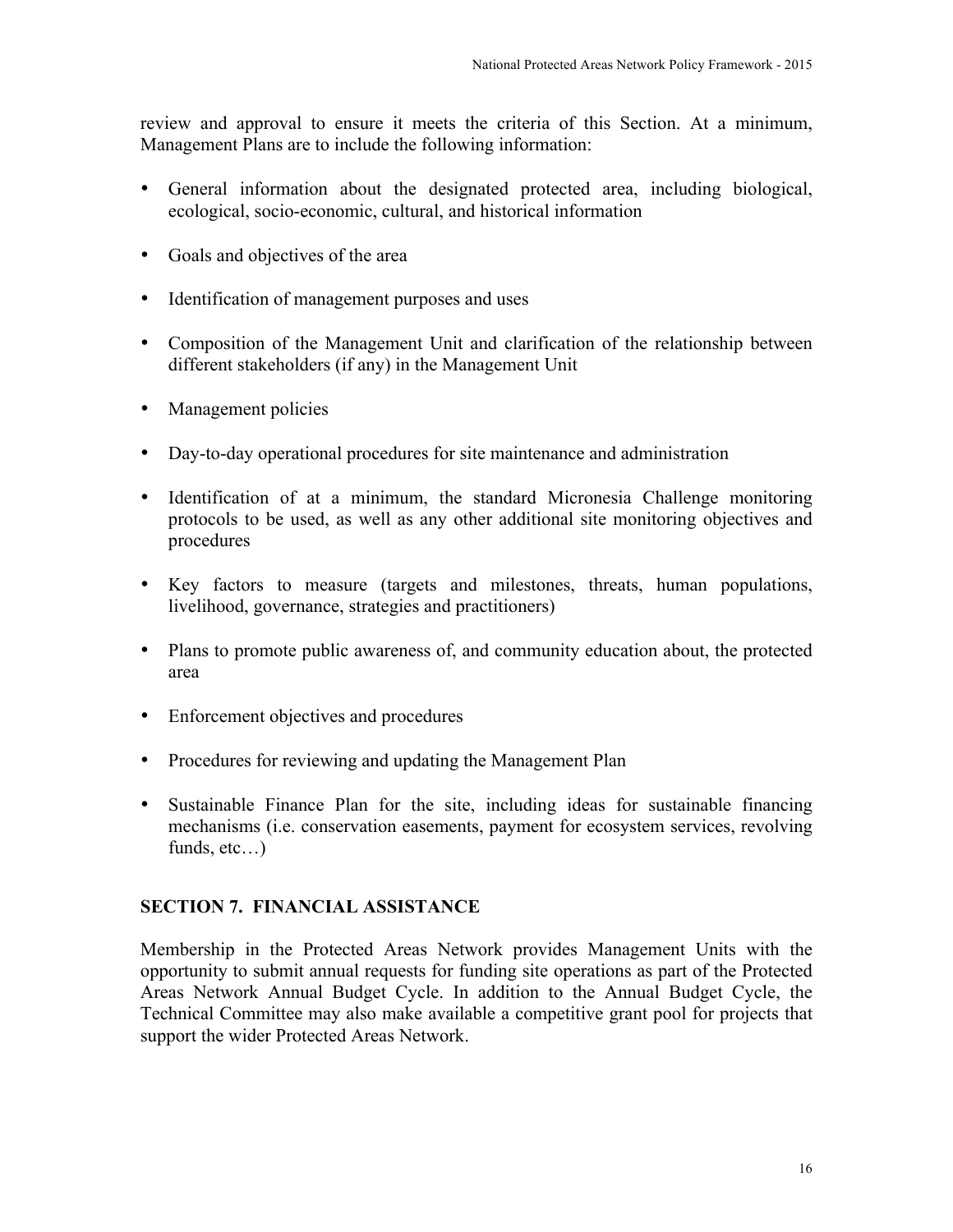# **7.1 Source of Funds**

The Micronesia Challenge has resulted in the establishment of an Endowment for the FSM which is administered by the Micronesia Conservation Trust. Additional possible funding sources for the Protected Areas Network, which may or may not be deposited in the FSM's Micronesia Challenge Endowment Fund, include, but are not limited to:

- National and/or state budget allocations
- Contributions from foreign governments and other international organizations
- Local financing mechanisms (Payments for Ecosystems Services, revolving funds, conservation easements)
- Private sector donations

These other potential sources of funding for the FSM Protected Areas Network may be deposited directly into the FSM's existing Micronesia Challenge Endowment Fund, or could take the form of a FSM 'Protected Areas Network Fund' that includes multiple funding streams as well as the FSM's Micronesia Challenge Endowment Fund.

# **7.2 Annual Budget Cycle**

The process for distributing funds to Management Units is based on an Annual Budget Cycle. At least two months prior to the end of each fiscal year the Technical Committee determines the amount of money available to support Management Units during the next fiscal year. This budget is based on the amount of funds available from the FSM Micronesia Challenge Endowment Fund, per the priorities and distribution guidelines established in the FSM Country Program Strategy, as well as any additional funding available.

At least one month prior to the start of the next fiscal year Management Units of Protected Areas Network member sites are to submit requests for funding activities in the protected area's next annual workplan to the Coordinator. Each Funding Request must include the following:

- Documentation that a Management Plan that meets the criteria of this Policy is in place. All Management Units must have a current Management Plan prior to receiving funds through the Annual Budget Cycle
- Description of what activities are to be funded, including a description of planned outcomes and results
- Identification of anticipated outcomes and results, and description of indicators and procedures to be used to monitor and determine progress towards outcomes and results
- Detailed budget reflecting the proposed activities, including line items, subtotals, and totals. Preferably in Microsoft Excel or equivalent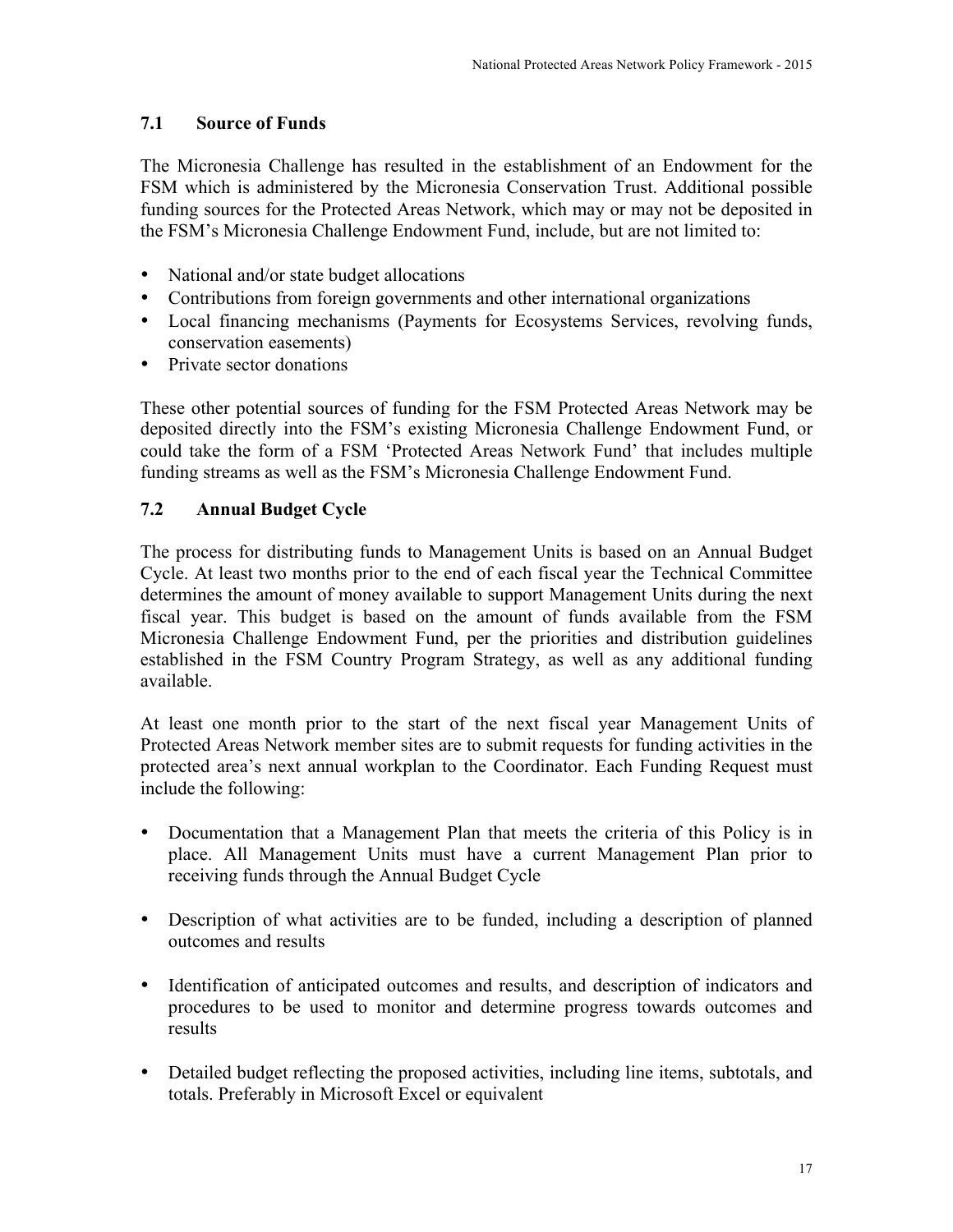- Written explanation and justification for each budget line item requested
- Copy of the site's full annual workplan and corresponding budget
- Summary of implementation of prior annual workplans, including description of any previous funding received through the Protected Areas Network with an emphasis on accomplishments to date and remaining challenges (and/or the performance monitoring and evaluations report described in Section 8.3 below)

The National PAN Coordinator compiles all submitted Funding Requests and submits the package to the Technical Committee within ten (10) working days following the start of a new fiscal year. Technical Committee members are to first individually evaluate Funding Requests, taking into consideration content of each request and the annual budget for the Protected Areas Network. Technical Committee members are to provide in writing an initial recommendation to either grant each Funding Request in full or in part, along with a written justification for their recommendation to the Coordinator within 30 days of receiving the Funding Request packages.

Subsequently the Coordinator will convene a meeting, or meetings, of the Technical Committee via telecommunications methods such as video conferencing, email, or inperson. During this committee meeting(s) the Coordinator will share the compiled recommendations for each Funding Request with the Technical Committee for discussion and to reach consensus-based decisions as to fund each request in whole or in part, or to deny a request, taking into consideration the annual budget for the Protected Areas Network.

After the Technical Committee makes its final recommendations, the Coordinator is to compile the final decisions for each Funding Request and submit them to the Secretary of the Department of Resources and Development, per Section 7.7 below.

## **7.3 Competitive Project Awards**

Following the completion of the Annual Budget Cycle, should funds remain available and unallocated, the Technical Committee has the option to direct the opening of a competitive solicitation for additional projects in support of the Protected Areas Network.

The primary purpose for any additional projects are to support the growth, consolidation and effectiveness of the Projected Areas Network as a whole. As such, these competitive awards are not limited to supporting the work of one Management Unit or member site. The following types of activities may be considered for competitive awards, as well as others deemed relevant by the Technical Committee:

• Provision of management, monitoring, and/or enforcement capacity building training related to protected areas targeted to multiple Management Units, State Focal Points,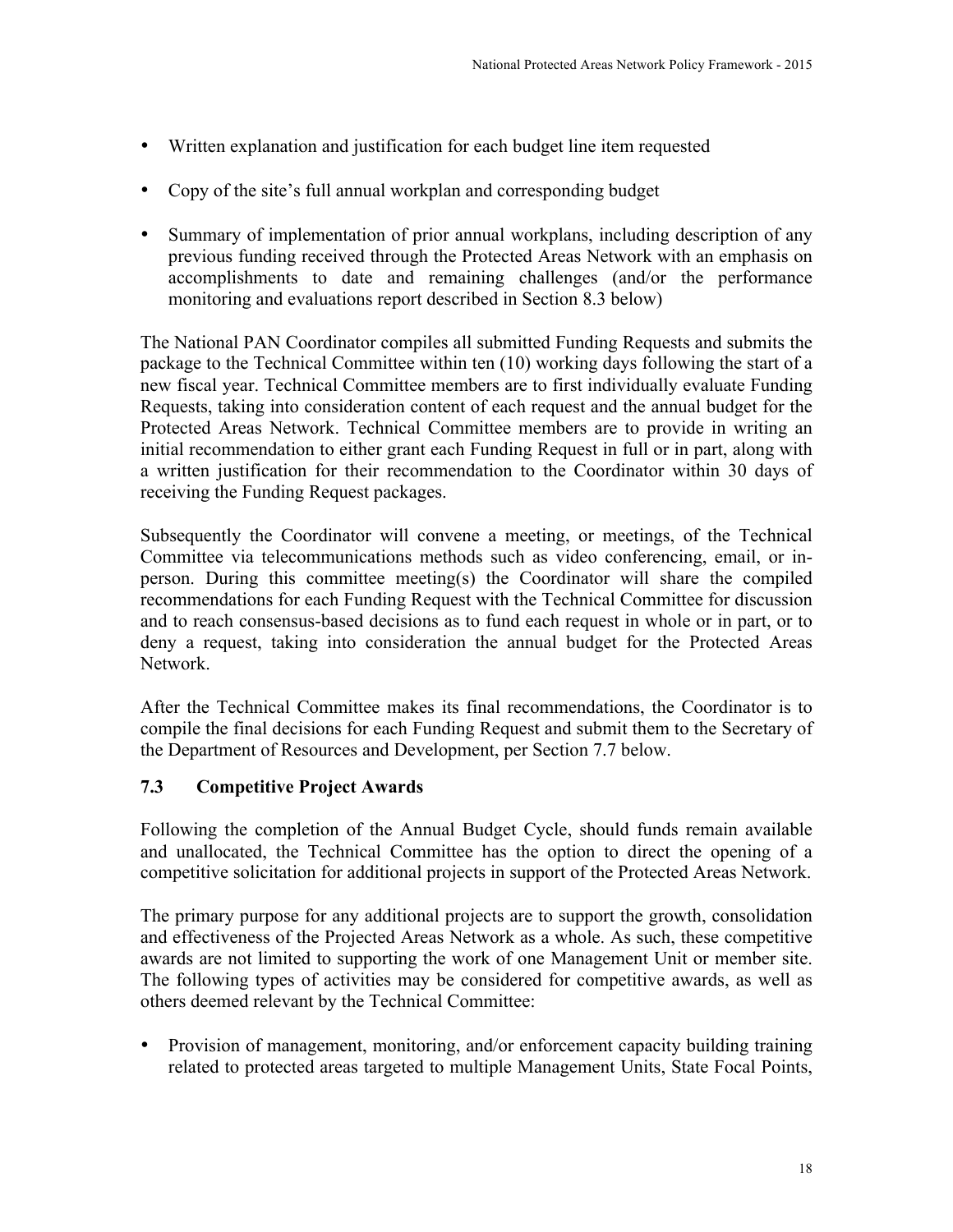and/or local conservation NGOs engaged in implementing the Protected Areas Network

- Programs to support institutional development and effectiveness of entities engaged in implementing the Protected Areas Network
- Programs to support professional development of entities engaged in the implementation of the Protected Areas Network
- Programs to support peer-learning networks between entities engaged in the implementation of the Protected Areas Network
- Programs to develop and/or promote supportive policy development and implementation (e.g. fisheries reform, land use planning outside of protected areas)
- Public education and awareness campaigns designed to increase support and commitment to protected areas conservation in the country

The following activities are ineligible for funding under the FSM's Protected Areas Network:

- Decontamination activities
- Projects for profit
- Requests that consist solely (i.e. 100%) of capital to build or purchase equipment

## **7.4 Competitive Solicitation Review Process**

If the Technical Committee decides to open a competitive solicitation the Secretary of the Department of Resources and Development will direct the MCT to issue it and keep it open until such time as all remaining funds have been awarded and/or MCT is directed by the Technical Committee, through the Secretary of the Department of Resources and Development to close it. Solicitations will reflect the contents of this Policy, the FSM Country Program Strategy, and MCT policies and procedures.

MCT will collect proposals on a rolling basis and:

- Review each to ensure it is complete by containing at a minimum the information outlined in Section 7.5 below
- Return an incomplete proposal to the Applicant within thirty (30) days of its receipt along with either a letter or email identifying the reason(s) that the proposal was determined to be incomplete.
- Follow all other procedures required by the MCT Policy and Operations Manual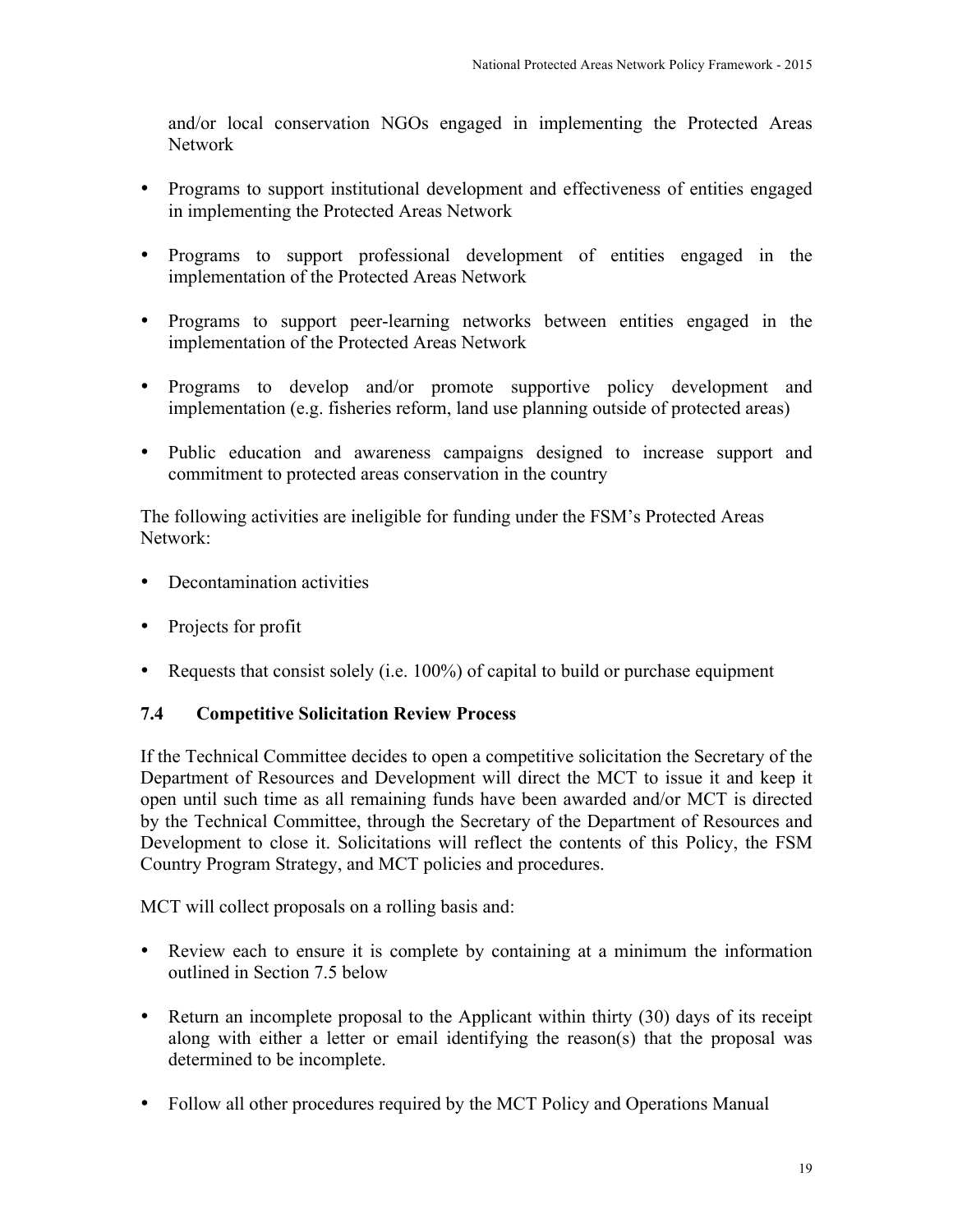• Submit complete proposals to the National PAN Coordinator who is responsible for managing the Technical Committee's review of each proposal

The Coordinator collects proposals on a rolling basis from MCT and submits them to the Technical Committee for review. Technical Committee members are to first individually evaluate proposals in accordance with the criteria outlined in Section 7.6 below and taking into consideration the funds remaining in the Protected Areas Network annual budget. Technical Committee members are to provide in writing a recommendation to either award or deny each proposal, along with a written justification for their recommendation to the National PAN Coordinator within 15 days of receiving each Grant Proposal.

Subsequently the National PAN Coordinator will convene a meeting, or meetings, of the Technical Committee via telecommunications methods such as video conferencing, email, or in-person. During this committee meeting(s) the National PAN Coordinator will share the compiled recommendations for each proposal with the Technical Committee for discussion and to reach a consensus-based decisions as to whether or not to make an award. After the Technical Committee makes its rulings, the National PAN Coordinator share them with the Secretary of the Department of Resources and Development to issue an Order pursuant to Section 7.7 below.

## **7.5 Competitive Proposal Contents and Eligibility Requirements**

Applicants that submit proposals in response to an open solicitation are expected to provide, at a minimum, the following information:

- The Applicant name, address, phone number, and email (if available), together with the name of the person who has authority to act on behalf of the Applicant with regard to the proposal
- Technical proposal including detailed description of activities along with a timeline for proposed activities
- Identification of anticipated outcomes and results, and description of indicators and procedures to be used to monitor progress towards outcomes and results
- Detailed budget reflecting the proposed activities, including line items, subtotals, and totals. Preferably in Microsoft Excel or equivalent
- Description of how the proposal would benefit the FSM's Protected Areas Network, including a description of how the project is aligned to existing Management Plans, state, and/or national polices and action plans
- Description of organizational capacity including technical, financial, and management capacity to implement the proposed project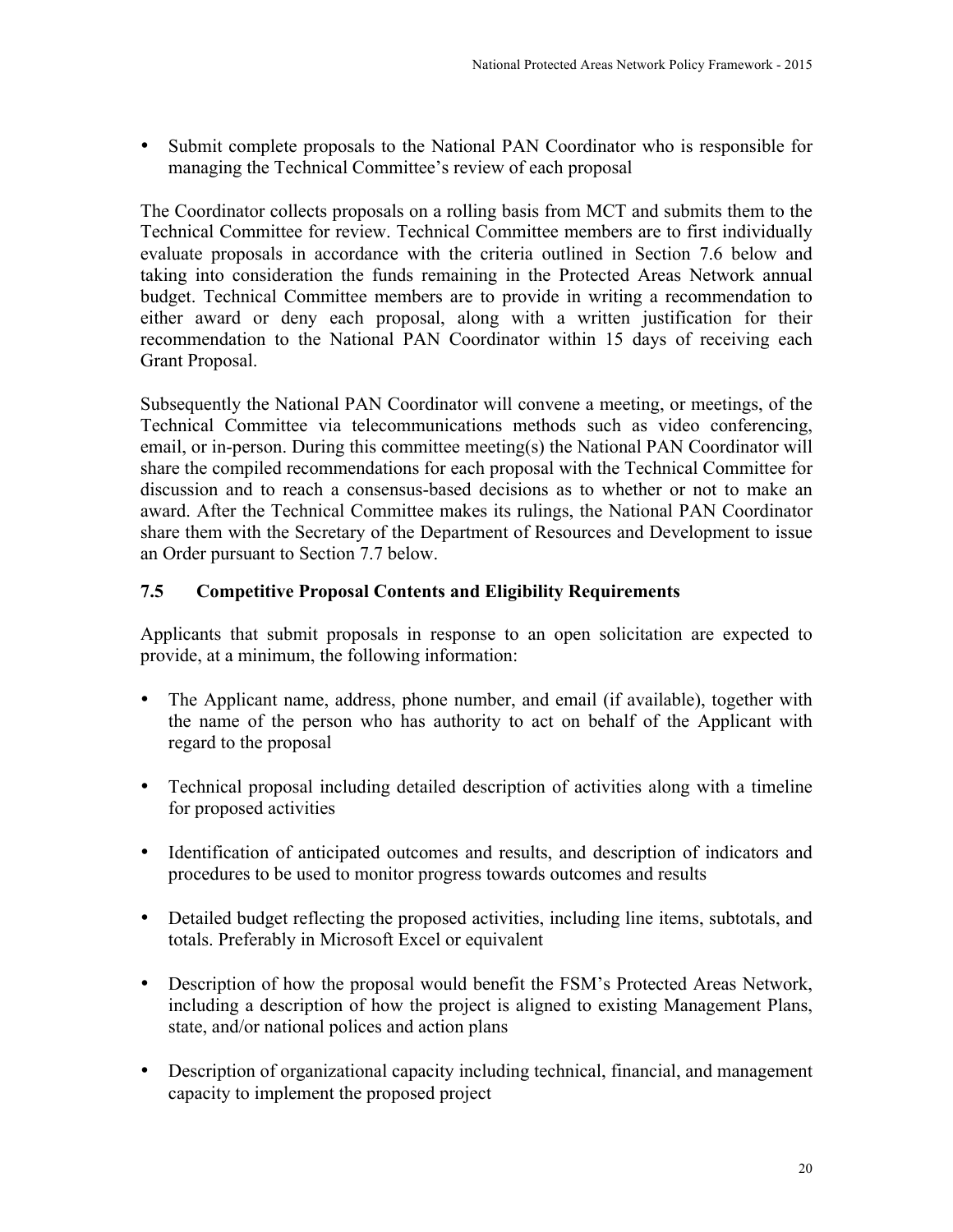- Description of any previously implemented activities similar in size and scope to those proposed, and summary of results achieved
- A statement attesting that the information contained therein is true and correct to the best of the knowledge of the person signing the proposal
- Any other information required in the Solicitation

In addition to submitting a proposal that includes the minimum elements outlined above, Applicants for competitive project awards are required to meet the minimum criteria set below:

- Be registered and have been in existence for at least two years.
	- o If they have not yet been in existence for two years, they must be fiscally sponsored by another organization that has been registered for 2 years. MCT must be familiar with the sponsoring organization and approve its project management and monitoring capacity. The role of the Fiscal Sponsor is to receive and disburse funds for the project in a timely manner and to maintain prudent and accurate records of all transactions as required by MCT.
	- o A non-registered Community-Based Organization (CBO) should be prepared to accept to be a sponsored CBO so that they may ultimately become a registered CBO or NGO and be able to operate independently; they will be allowed to receive up to a fixed ceiling amount, which will be determined by MCT's policies.
- Have project management experience, particularly in the field of conservation or natural resource management and/or in a development context where environmental concerns are incorporated into the project objectives
- Possess expertise in the specific fields proposed. (For example: training, research, NGO management, conservation, biodiversity survey, delineation of protected area boundaries, community-based planning and management, creation of eco-enterprise and cooperative)
- Have the human resources and institutional capacity to manage and/or implement the project
- Be able to establish and work within budget guidelines
- Be able to produce activity reports and financial reports for previous financial periods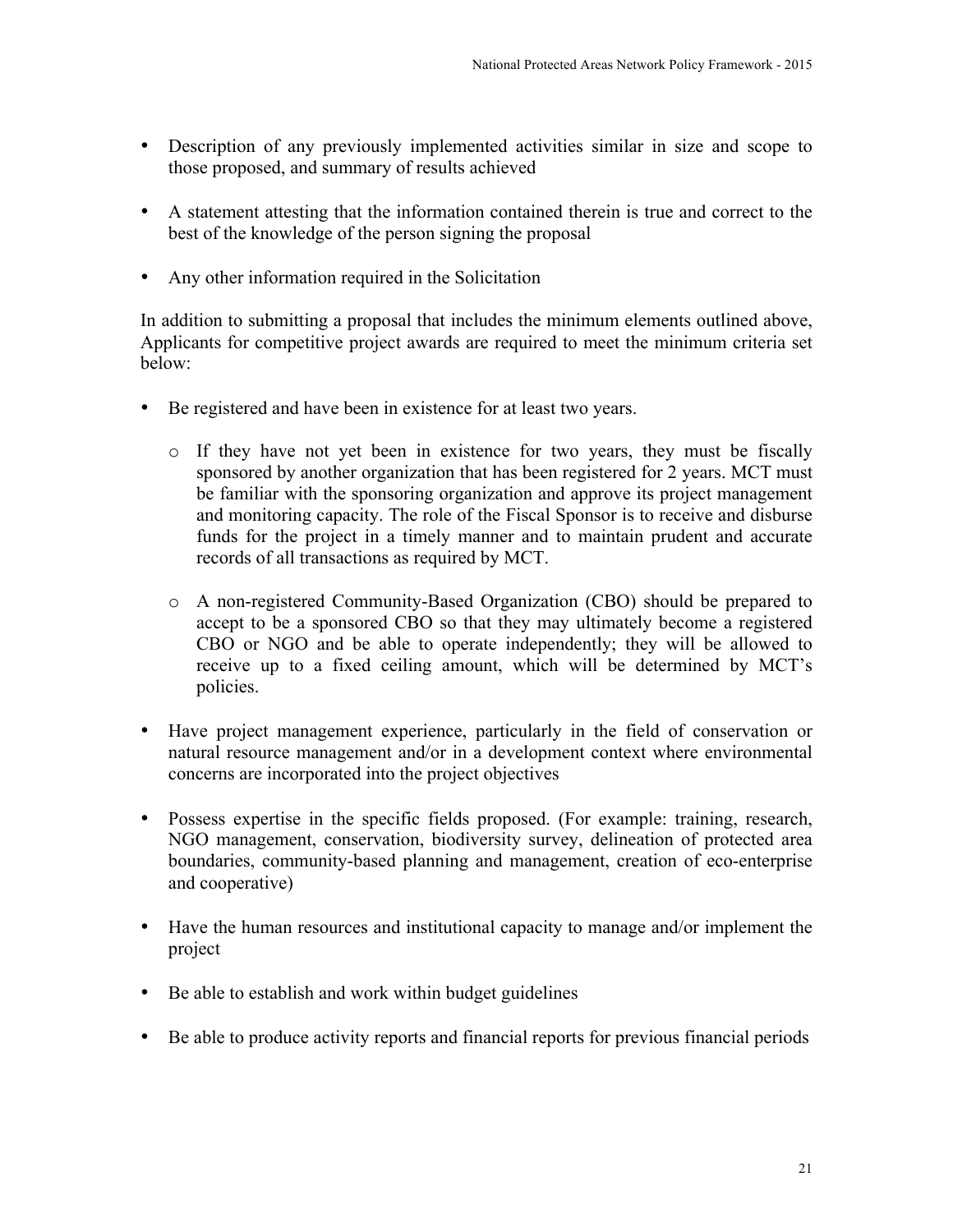• Be integrated (presently working or having worked previously) in the area where the project will take place, and the project beneficiaries must have a positive opinion of the project and the organization(s) that will implement the project

# **7.6 Criteria for Reviewing Competitive Solicitations**

Proposals that meet the minimum standards established in Section 7.5 above are to be evaluated by the Technical Committee according to the below criteria:

- Do the proposed activities fit with the FSM's Protected Areas Network mission and goals and are they aligned with existing Management Plans, relevant state, and/or national polices and action plans?
- To the extent possible, do the proposed activities engage local communities and respect and support traditional management systems?
- Does the technical proposal include clear objectives, a coherent strategy, identify indicators to monitor progress towards milestones and assess impact, and a plan for sharing results with relevant stakeholders?
- Does the budget consist of reasonable costs that reflect the technical proposal?
- Does the proposal include cost sharing or matching resources?
- Does the proposal consider sustainability? Including but not limited to sustainable financing for future programming
- Does the Applicant demonstrate technical and management capacity to implement the proposed activities?

## **7.7 Notification of Funding Decisions**

The Secretary is responsible for issuing the Orders reflecting the Technical Committee's funding decisions including those made during the Annual Budget Cycle as well as any competitive projects awarded. The Secretary will make all reasonable efforts to issue Orders within 15 days after receiving the decisions from the National PAN Coordinator. Each Order is to include findings of facts that support the reason(s) for granting in full, in part, the budget requests and awarding or denying proposals. The Orders shall be delivered to the Applicants with a copy to MCT. Acknowledgment of receipt by the Applicant and MCT is to be obtained.

## **7.8 Right to Contest Denial of Budget Request or Grant Proposal**

If an Applicant seeks to contest an Order, the Applicant must submit written notice to the Secretary either in person or via email, within 30 days of receipt of the Order. The notice shall set forth the grounds upon which the Order is contested and specify which finding of facts, if any, the Applicant disputes. The Secretary is to provide any such notice to the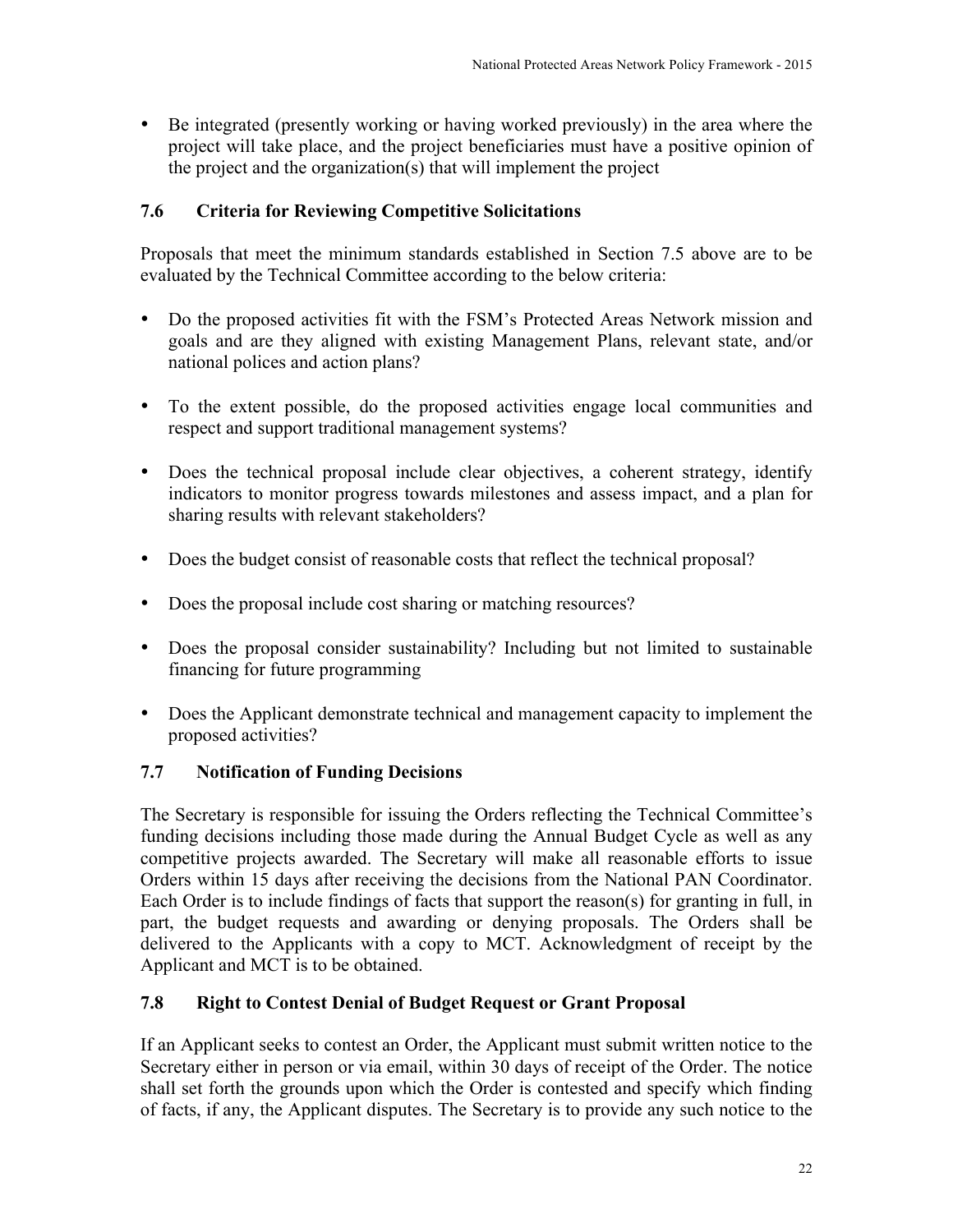Technical Committee, which shall have 30 days to reconsider the Funding Request. Any dispute arising from a Funding Request shall be handled according to Section 9.4 below.

## **7.9 Issuance of Agreements and Disbursement of Funds**

MCT, as the administrator of the FSM's Micronesia Challenge Endowment Fund, will be responsible for issuing and managing agreements, grants or contracts as applicable, to all organizations that are to receive Endowment funds. MCT will issue, manage, and disburse funding for each award in accordance with its policies and procedures. Should the Secretary and Technical Committee determine in writing that an awardee is out of compliance with any element of this Policy during the implementation of an award (either a competitively selected project or a budget award under the Annual Budget Cycle), MCT will withhold funds until otherwise instructed in writing by the Secretary and the Technical Committee.

The entity to issue and manage agreements funded with non-FSM Micronesia Challenge Endowment funds (see Section 7.1 above) will be determined on a case-by-case basis by the Secretary of the Department of Resources and Development.

## **SECTION 8. REPORTING AND MONITORING AND EVALUATIONS**

The Department of Resources and Development shall collect information and establish record keeping, reporting, and monitoring and evaluation requirements related to the performance of the Protected Areas Network.

## **8.1 Recordkeeping**

The Department of Resources and Development shall be responsible for maintaining national-level records related to the Protected Area Network. Each Management Unit is responsible for all record keeping related to their designated Protected Areas Network site and shall provide a copy of such records to the State Focal Point at least annually. The State Focal is responsible for keeping state-level copies, then forwarding the reports to the National PAN Coordinator. MCT is responsible for collecting all deliverables proscribed under competitive awards issued with FSM's Micronesia Challenge Endowment funds and providing a copy to the National PAN Coordinator.

Records include site workplans, monitoring reports, annual financial statements, and other documents such as scientific reports generated during the implementation of work plans and deliverables from any competitively funded projects. Failure by Management Units to adequately provide records may result in the loss of funding and finally result in the withdrawal from the Protected Areas Network per Section 9.2 below. Failure by competitive project awardees to adequately provide records may result in the cancelation of agreements and cessation of project funding.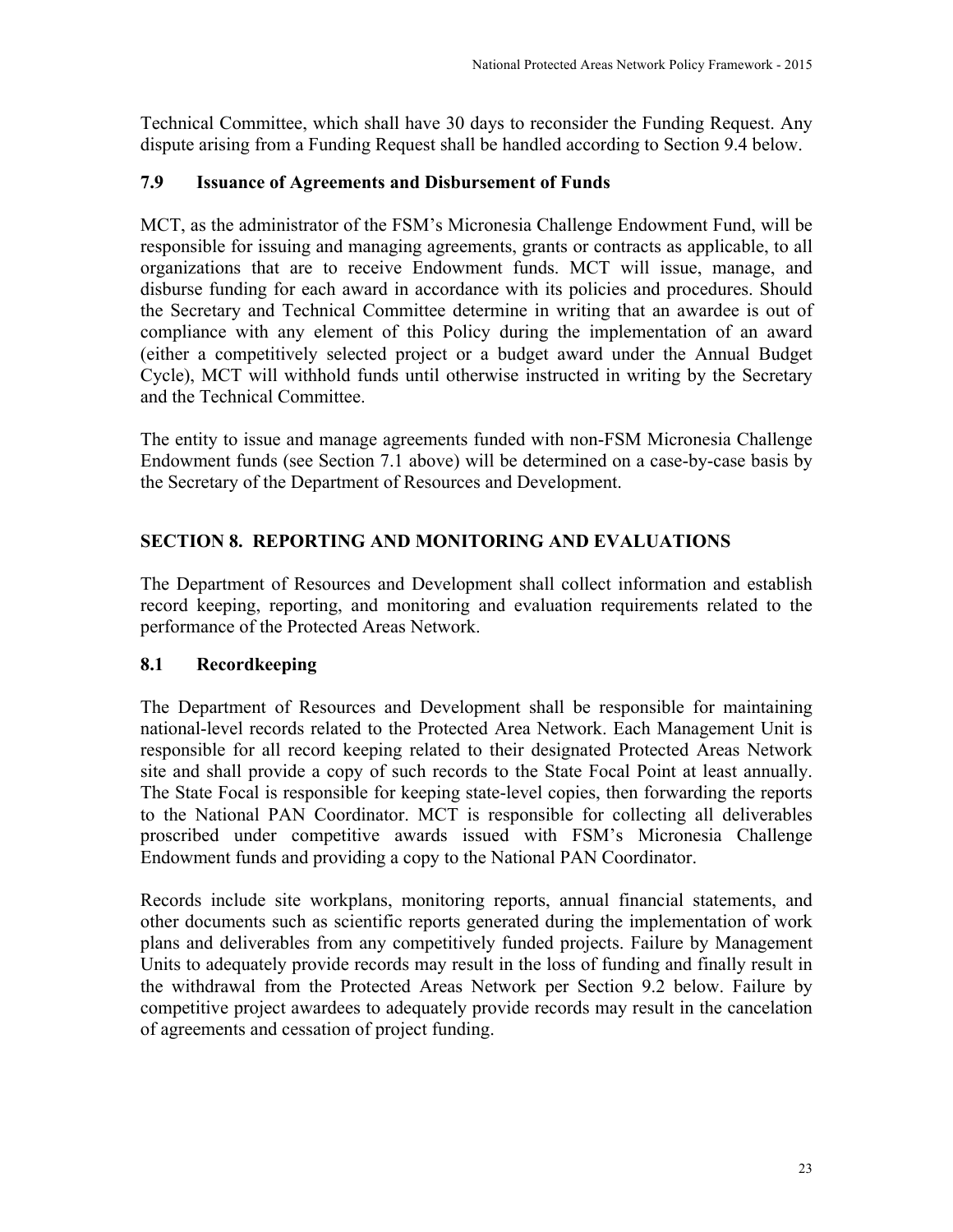## **8.2 Financial Monitoring**

The Secretary or his/her designee shall keep records of and monitor the finances of the Protected Area Network. MCT, as the administrator of the FSM Micronesia Challenge Endowment Fund will undergo annual audits as described in the FSM Country Program Strategy.

## **8.3 Performance Monitoring and Evaluations Reporting**

In accordance with Section 7.3 for the Annual Budget Cycle and Section 7.5 for competitive projects, all entities receiving funding under the Protected Areas Network are required to identify anticipated outcomes and results along with the indicators and procedures to be used to monitor progress towards those outcomes and results. During implementation Management Units and competitive project implementers may receive monitoring visits from the National PAN Coordinator, representatives of the Technical Committee, and/or MCT. These visits are to verify progress, and contribute where possible, to the outcome of the project or work plan.

Management Units that receive funding through the Annual Budget Cycles are required to submit an annual report to the State Focal Point prior to the end of the current fiscal year on progress towards proposed outcomes (i.e. number of monitoring activities conducted) and results (i.e. impact of monitoring activities on protected area management) using the indicators proposed. The State Focal Points will keep a copy of each performance monitoring and evaluations report and send them to the National PAN Coordinator.

Other entities that receive a competitive award are required to submit monitoring and evaluation reporting in accordance to their agreements with MCT, or other organizations administering the award. MCT will keep a copy of each performance monitoring and evaluations report in accordance with its policies and procedures, and send them to the National PAN Coordinator.

The Department of Resources and Development is responsible for maintaining nationallevel records of performance monitoring reports as part of the recordkeeping requirements outlined in Section 8.1.

Failure to adequately compile performance monitoring and evaluation reports may result in the loss of funding and finally result in the withdrawal from the Protected Areas Network per Section 9.2 below.

## **8.4 Annual Report**

The Department of Resources and Development shall compile an annual summary report, to be released publically no later than three (3) months following the end of a fiscal year, about the implementation of the Protected Area Network. At a minimum this summary is to include: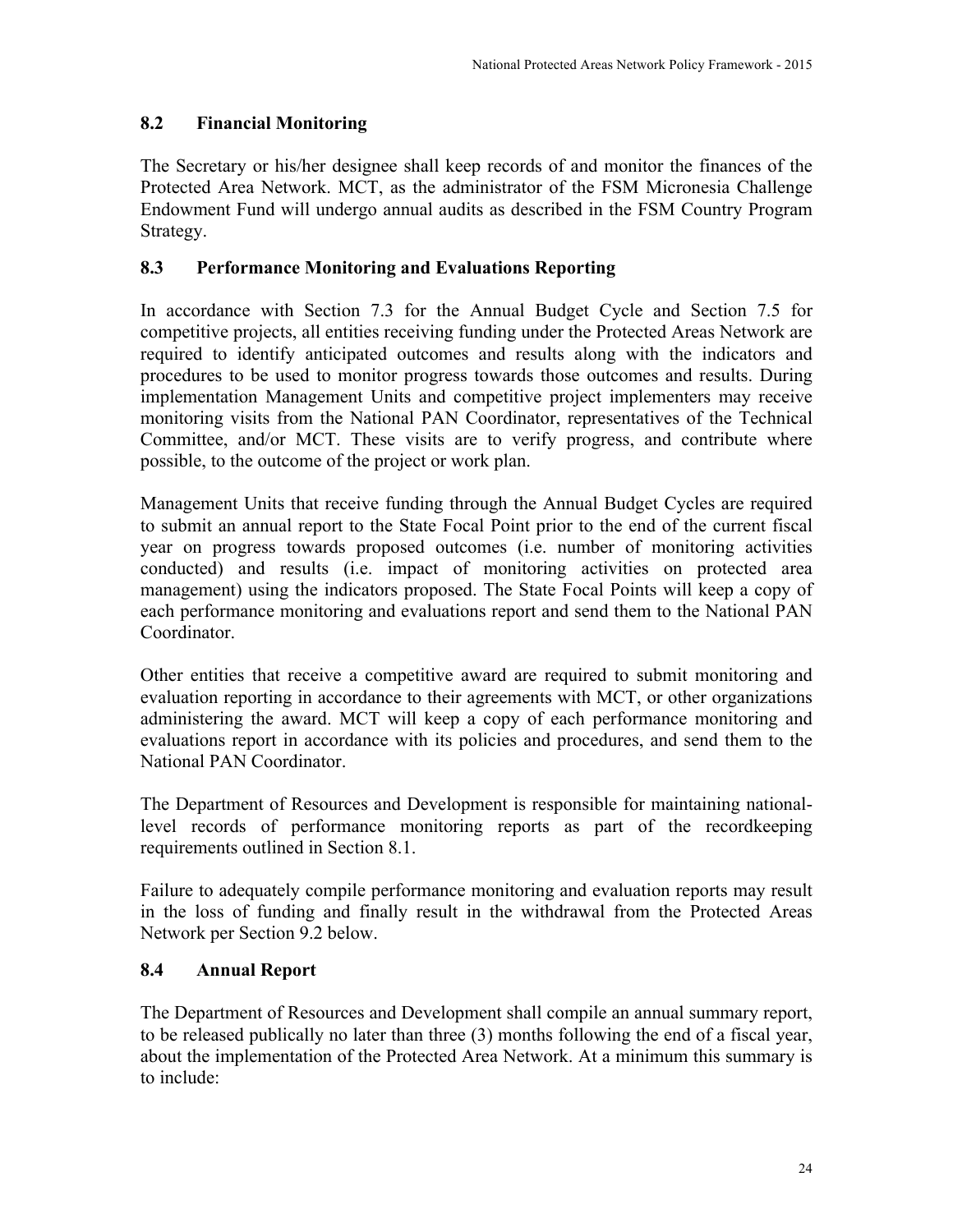- A summary of key accomplishments of the year and discussion of remaining or emerging challenges, drawing on information provided in performance monitoring and other reports
- A list of all funding recipients and the amounts awarded during the Annual Budget Cycle
- A list of all entities that were awarded a competitive project, if any, and the amount of the award.
- Analysis of the collective performance of funding recipients and competitive project implementers, including feedback about the funding processes, and recommendations for improvement, if any
- Summary state of Protected Areas Network finances, including performance of the FSM's Micronesia Challenge Endowment Fund and identification of any other available funds

# **SECTION 9. INCLUSION, WITHDRAWAL, AND MEDIATION PROCEDURES**

## **9.1 Inclusion**

Upon receipt of an Order granting acceptance, all Protected Areas Network sites shall remain and be perpetually included in the membership of the Protected Areas Network for its duration, except as provided below.

## **9.2 Secretary Requests Withdrawal**

Upon a showing of good cause, the Secretary, after consultation with the Technical Committee, relevant State Focal Point, and National PAN Coordinator, may propose that a Protected Areas Network site be removed from the Protected Areas Network or impose reasonable conditions for that site's continued inclusion. Good cause shall include, but is not limited to any or a combination of the following:

- The site no longer satisfies the selection criteria in Section 5.6
- The site is not being managed in accordance with a Management Plan that satisfies the criteria in Section 6.3
- Site Management Unit failure to submit records per Section 8.1
- Financial malfeasance of funds provided under the Protected Areas Network as determined by the FSM National Public Auditor, a third-party auditor, or MCT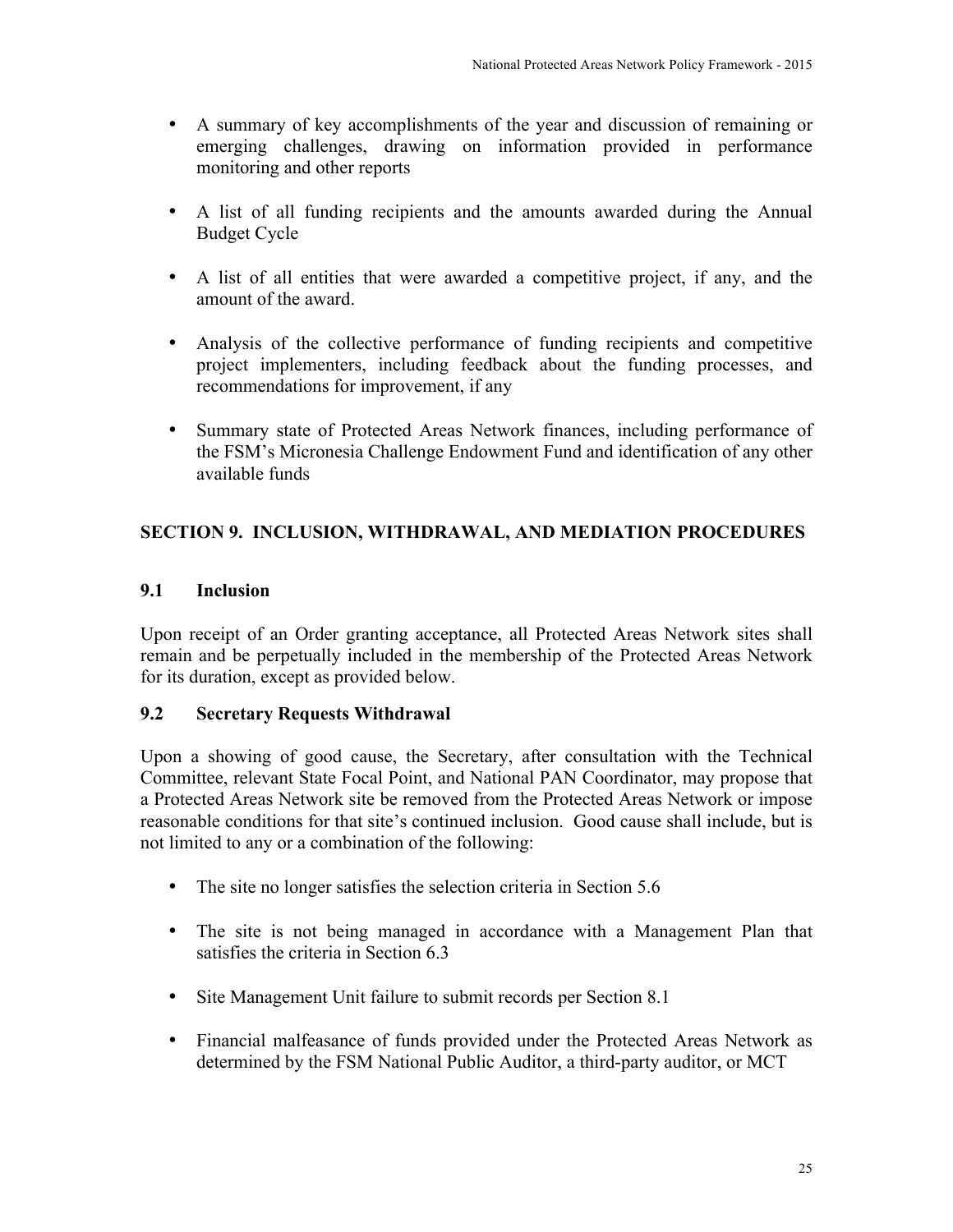The Secretary shall give written notice to the Management Unit of its removal and to MCT, or other organization as may be applicable, to cease disbursement of any funds from the Protected Areas Network.

## **9.3 Management Unit Requests Withdrawal**

Upon provision of 30 days written notice, the Management Unit of a site may withdraw from the Protected Areas Network. Prior to withdrawal, any unexpended funds granted to the site must be reimbursed to its original source. Any equipment and property purchased with funds from the Protected Areas Network must also be returned, if requested in writing by the Secretary.

#### **9.4 Mediation Procedures**

Should a dispute arise regarding the Application process, Annual Budget Cycle, competitive solicitations, and/or continuing site inclusion or withdrawal from the Protected Areas Network, the following mediation procedures apply:

(a.1) Any dispute between two or more states or between one or more states and the national government regarding the designation or management of a protected area or related to the funding of a protected area which is not settled by good faith negotiation, shall, at the request of one of them, be submitted to mediation

(a.2) Any dispute between one or more Management Units and a State Focal Point and/or the national government regarding the designation or management of a protected area which is not settled by good faith negotiation, shall, at the request of one of them, be submitted to mediation

(a.3) Any dispute between one or more recipients of funding through Annual Budget Cycles, or awardees of competitive projects, and a State Focal Point, and/or the national government, and/or the organization administering the award which is not settled by good faith negotiation, shall be dealt with in accordance with the contents of the agreement (grant/contract) issued pursuant to the funding award. In cases in which the agreement does not contain dispute resolution procedures, then at the request of one of them, the dispute is to be submitted to mediation

(b) Each party shall nominate a person to select a mediator, and the two nominees shall select a third person to serve as the mediator.

#### **Department of Resources and Development Policy Acceptance**

Before this policy becomes applicable to the Department of Resources and Development the Secretary must indicate consent to this Policy. The Policy must be consented to in its entirety; partial acceptance is not valid. An attempt by the Secretary to withdraw acceptance of this Policy shall be treated as a request under Section 9.2 for all Protected Areas Network sites.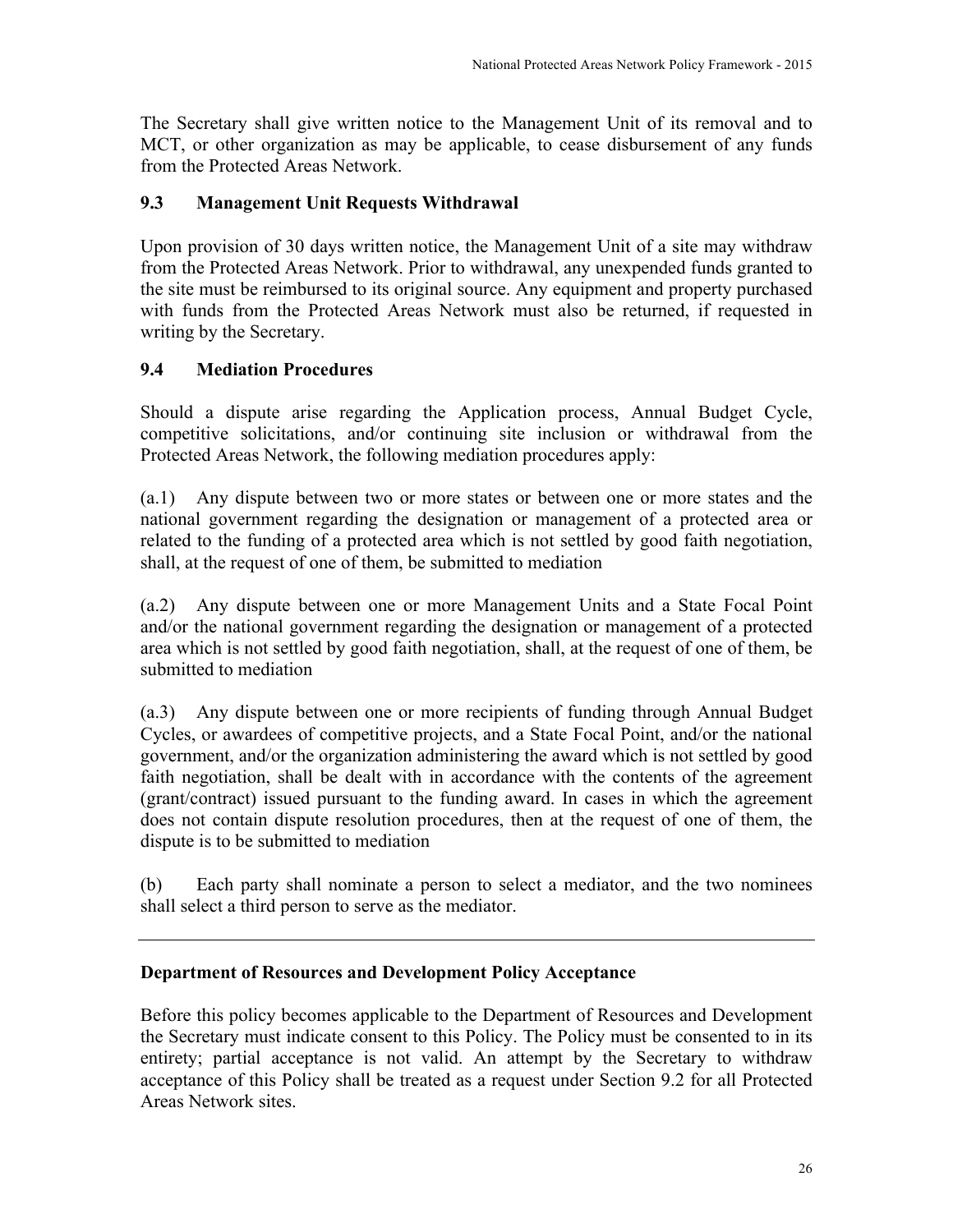Any future amendments to this Policy must be accepted by the Secretary prior to being valid.

## **State Policy Acceptance**

 $\frac{1}{2}$  ,  $\frac{1}{2}$  ,  $\frac{1}{2}$  ,  $\frac{1}{2}$  ,  $\frac{1}{2}$  ,  $\frac{1}{2}$  ,  $\frac{1}{2}$  ,  $\frac{1}{2}$  ,  $\frac{1}{2}$ 

**\_\_\_\_\_\_\_\_\_\_\_\_\_\_\_\_\_\_\_**

Before this policy becomes applicable to an individual state, including the application, financing, and participating in the Protected Areas Network, the state must indicate consent to this Policy. The Policy must be consented to in its entirety; partial acceptance is not valid. The consenting state shall submit a signed copy of the Policy to the Department of Resources and Development.

Any future amendments to this Policy must be accepted by the state.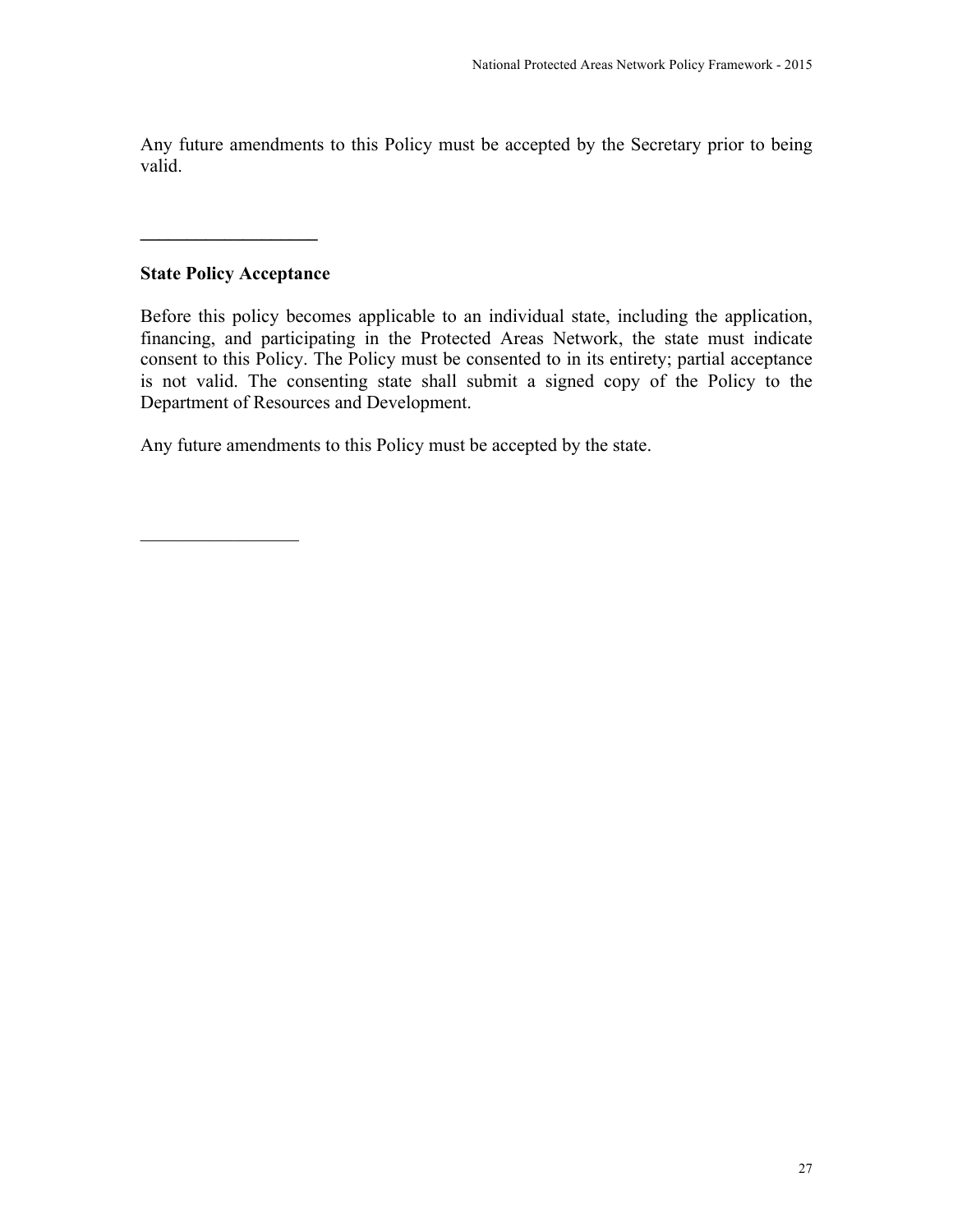#### **Appendix 1. Use and Management Categories**

1.1 Use Categories. This set of categories reflects the traditional, local, and/or state uses of a protected area

- 1) Restricted non-extractive uses
	- a. Permission or permit required
	- b. Recreation and extractive uses not allowed
	- c. Education, monitoring and/or research with permission
- 2) Non-extractive uses
	- a. Permission or permit may be required
	- b. Recreation, education, monitoring and/or research use allowed
	- c. Extractive uses not allowed
- 3) Sustainable uses
	- a. Permission or permit may be required
	- b. Recreation, education, monitoring and/or research use allowed
	- c. Sustainable and/or subsistence extractive uses may be allowed

1.2 Management Categories. This set of categories reflects the International Union for Conservation of Nature (IUCN)'s guidelines for protected area management. This set of categories is based on a single international classification system for protected areas and provides information that is comparable across countries and regions as recognized in the Convention of Biological Diversity (Decision VII/28).

- 1)
- a. Protected area managed mainly for science Area of land and/or sea possessing some outstanding or representative ecosystems, geological or physiological features and/or species, available primarily for scientific research and/or environmental monitoring
- b. Protected area managed mainly for wilderness protection large area of unmodified or slightly modified land, and/or sea, retaining its natural character and influence, without permanent or significant habitation, which is protected and managed so as to preserve its natural condition.
- 2) Protected area managed mainly for ecosystem protection and recreation Natural area of land and/or sea, designated to (a) protect the ecological integrity of one or more ecosystems for present and future generations, (b) exclude exploitation or occupation inimical to the purposes of designation of the area and (c) provide a foundation for spiritual, scientific, education, recreational and visitor opportunities, all of which must be environmentally and culturally compatible.
- 3) Protected area managed mainly for conservation of specific natural features Area containing one, or more, specific natural or natural/cultural feature which is